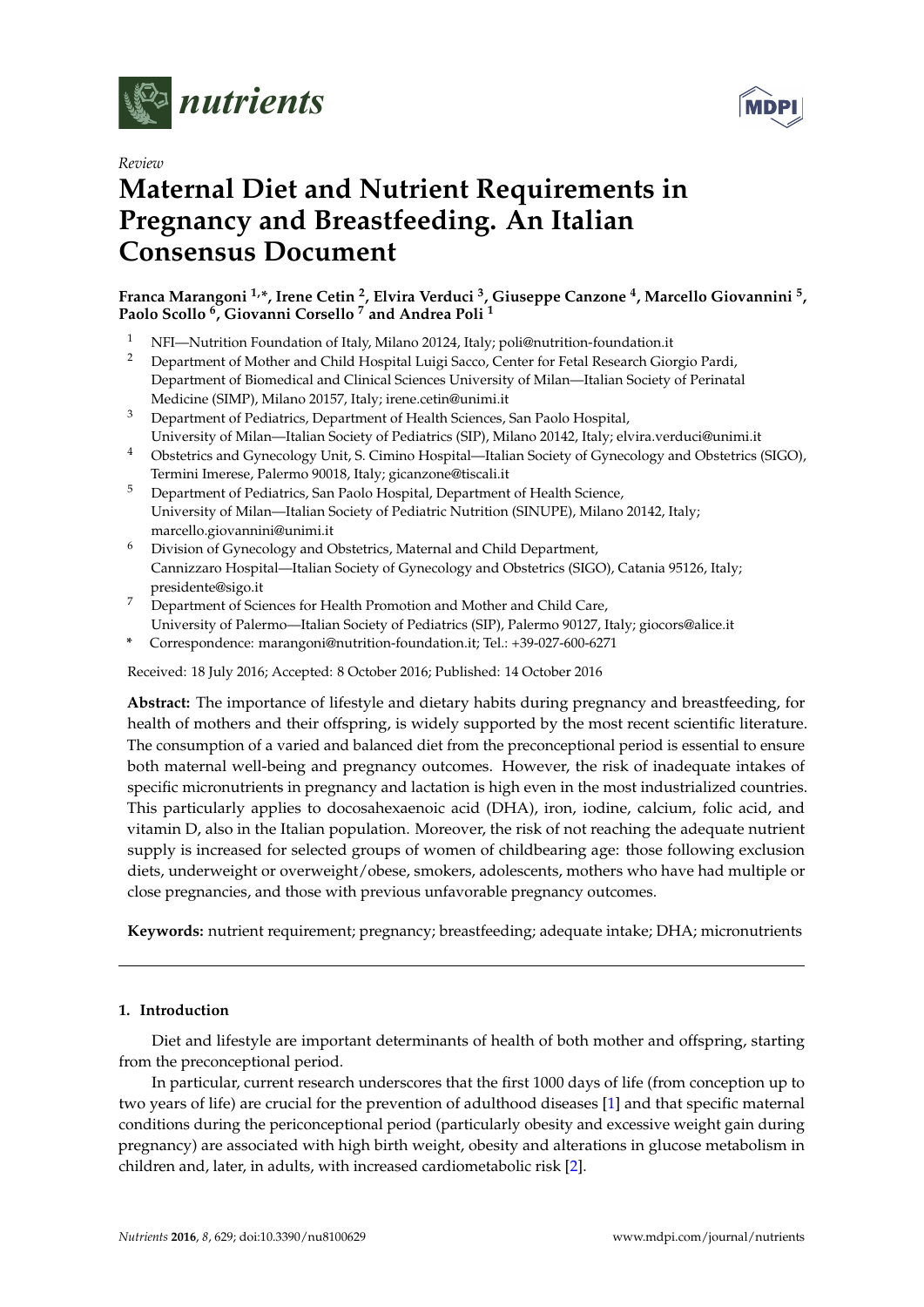Health later in life is also affected by the growth rate in the first months of life, when breastmilk represents the gold standard for infant feeding, as recognized by the WHO, who defines it part of the reproductive process, with important implications also for the health of lactating mothers, ranging from the reduction of cardiovascular risk and hip fractures in post-menopause, to protection against some types of cancers, such as breast and ovarian cancers. In this regard, the World Cancer Research Fund includes breastfeeding among its 10 recommendations aimed at cancer prevention [\[3\]](#page-11-2).

Indeed, exclusive breastfeeding is recommended for at least six months by the Italian Position Statement on Breastfeeding and use of maternal/human milk is strongly supported by a document, recently published by five national medical and scientific societies, who agree on its socio-economic consequences on families and society and on the need for careful evaluation of possible contraindications, according to evidence-based criteria [\[4\]](#page-11-3).

The aim of this consensus document is to review the available literature on dietary requirements and health of women during pregnancy and breastfeeding, focussing on selected nutrients for which the need of greater attention is supported by solid evidence, both in the general female population, and in specific population groups.

#### **2. Energy and Macronutrients**

The caloric requirements for healthy, normal weight women with a moderately active lifestyle, undergoes a moderate increase during pregnancy (dependent on pregnancy stage), which can be met by slightly increasing energy intakes, in a balanced equilibrium between macronutrients within the recommendations of nutritional guidelines. Excess of calories and macronutrients during pregnancy may, in fact, be just as damaging as their deficiency, especially in overweight and obese women, with an increased risk of miscarriage, gestational diabetes, pre-eclampsia and also of obesity and type 2 diabetes for their children in adulthood [\[5](#page-11-4)[,6\]](#page-12-0). In addition, during lactation only a moderate increase in the mother's energy needs is necessary for milk production.

The 2014 Italian RDA [\[7\]](#page-12-1), specifically, indicate an additional requirement of 69 kcal/d for the first trimester, 266 kcal/day for the second and 496 kcal/day in the third trimester of pregnancy (for a grand total of an additional 76,530 kcal). Very similar amounts have been established by the EFSA (70 kcal/day in the first trimester to 260 and 500 kcal/day in the second and third, respectively), with an increase of about 500 kcal/day during the first 6 months of exclusive breastfeeding [\[8\]](#page-12-2).

## *2.1. Protein*

Among the macronutrients, protein requires more attention during pregnancy, when demand progressively increases to support protein synthesis, in order to maintain maternal tissues and fetal growth, especially during the third trimester. An excessively low intake of protein is associated with potentially negative effects in terms of weight and length at birth; on the other hand, an excessively high proportion of protein could affect fetal development [\[9\]](#page-12-3).

The protein quality of foods is measured by their PDCAAS (Protein Digestibility Corrected Amino Acid Score), which is the score for amino acid digestibility [\[10\]](#page-12-4). Values close to 1 are typical of animal products, providing all nine essential amino acids, while values below 0.7 are typical of plant products. However, the consumption of two or more vegetable foods with different amino acidic composition can help improving the overall quality of their protein component [\[11\]](#page-12-5).

International guidelines agree in recommending and increased protein intake during pregnancy, especially during the second and third trimesters to ensure the additional 21 grams needed for maternal and fetal tissues and placenta [\[7](#page-12-1)[,12\]](#page-12-6). In this regard, the recommended daily allowances (defined as PRI-population reference intake: the dietary requirement at the 97.5th percentile) should be increased by 1 g/day in the first trimester of gestation, 8 g/day in the second trimester, and 26 g/day in the third trimester [\[7\]](#page-12-1).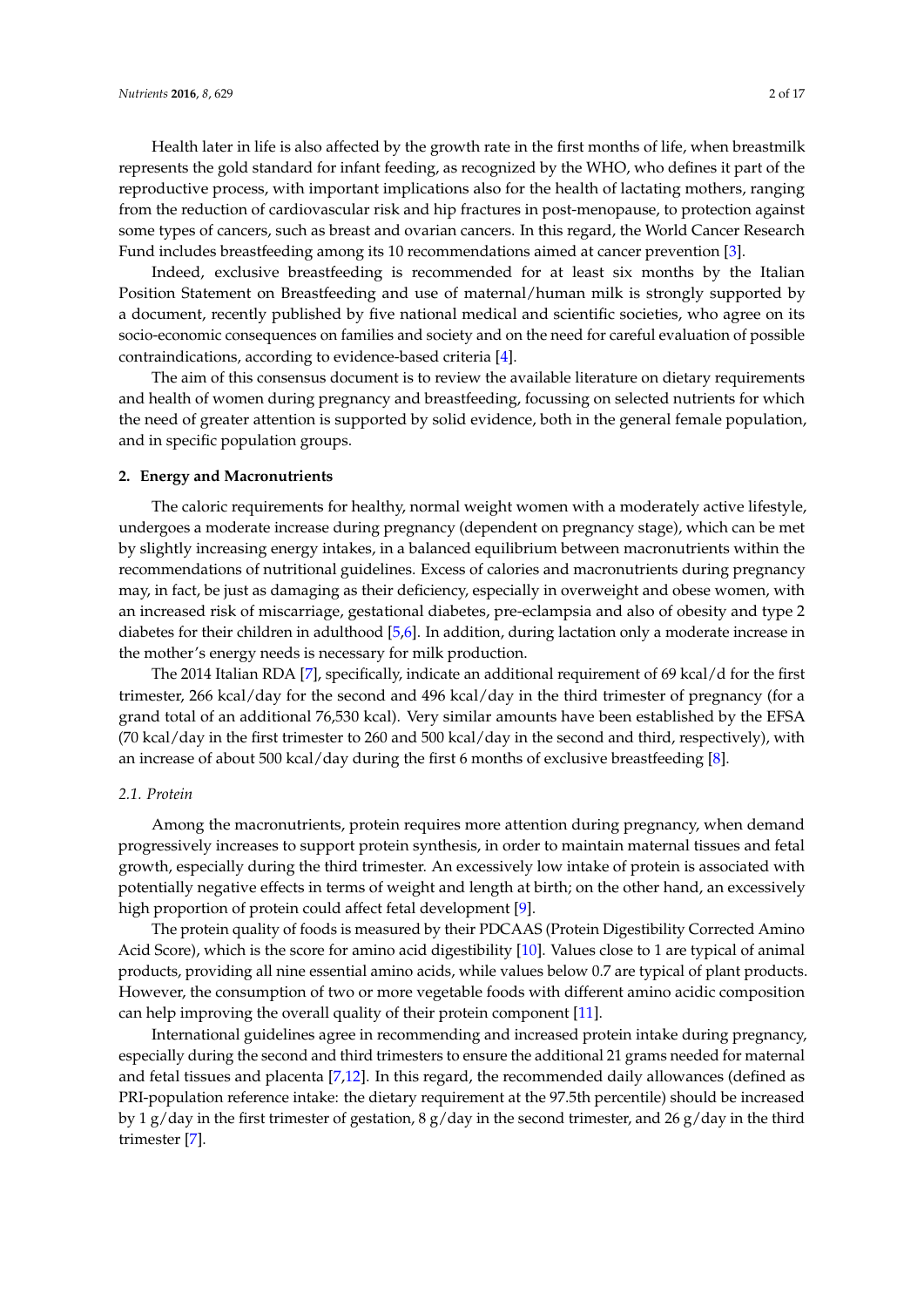Also during exclusive breastfeeding, habitual protein intake should be increased by 21  $g$ /day in the first semester and  $14 \text{ g/day}$  later, if breastmilk still represents a substantial proportion of the infant's diet [\[7\]](#page-12-1).

# *2.2. Fat*

During pregnancy, the quality of fats is more important than their total amount, especially for fetal development and infant growth. For this reason, it is necessary to improve the relative proportion of polyunsaturated fats rather than to increase the intake of total fats: an adequate intake of docosahexaenoic acid (DHA, of the *n*-3 series), essential for the growth and development of brain and retina, is of utmost importance.

After delivery, breastmilk fat content is mainly dependent on the feeding period, the stage of the feed, and the number of pregnancies, while maternal diet (energy intake, amount of dietary fat) and lifestyle are less relevant (except in cases of severe malnutrition) [\[13\]](#page-12-7). In fact, the release of deposits in the maternal compartment reflects the long-term food intake. During pregnancy and lactation it is thus not necessary to change the overall fat intake [\[14\]](#page-12-8).

#### *2.3. DHA*

DHA is the major polyunsaturated fatty acid contained in the human brain and retinal rods and, thus, is essential for brain and retinal development of the fetus during pregnancy. In fact, DHA plays major roles in the psychomotor neurodevelopment in the first months of life, when it is supplied at high amounts by breastmilk (while, as an example, it is not contained in cow's milk) [\[15,](#page-12-9)[16\]](#page-12-10).

The benefits of DHA for the fetus and for the infant are supported by an extensive literature that confirms the importance of appropriate omega-3 intake for maternal health (to reduce the risk of premature birth and post-partum depression), for the composition of breastmilk, and for overall infant health [\[17–](#page-12-11)[19\]](#page-12-12).

Even though the human body holds the necessary enzymatic pathway for the synthesis of DHA (the *n*-3 fatty acid with the longest carbon chain and higher degree of unsaturation) from the metabolic precursor (i.e., alpha-linolenic acid or ALA), there is clear experimental evidence that the conversion of ALA to longer chain fatty acids is quantitatively insufficient to ensure adequate tissue levels. In fact, it has been demonstrated that the efficiency of the conversion of ALA to EPA (eicosapentaenoic acid) is highly variable, but lower than 10%; the conversion of ALA to DHA is even lower and virtually nil in male subjects [\[20](#page-12-13)[,21\]](#page-12-14).

Due to this limited ability of the human body to synthesize long chain polyunsaturated fatty acids, in recent years the concept of essentiality was extended from ALA (which is present in high concentrations in some vegetable oils and is a minor component of almost all plants) to EPA and DHA, which are contained in high concentrations only in fatty fish living in cold seas (mackerel, anchovies, and salmon), with a high variable ratio of EPA to DHA (Table [1\)](#page-2-0) [\[22\]](#page-12-15).

|  | <b>Foods</b> | $EPA + DHA$ (g/100g) | EPA $(g/100g)$ | DHA (g/100g) |  |
|--|--------------|----------------------|----------------|--------------|--|
|  | Salmon       | 1.95                 | 1.01           | 0.94         |  |
|  | Herring      | 1.66                 | 0.97           | 0.69         |  |
|  | Anchovy      | 1.45                 | 0.54           | 0.91         |  |
|  | Mackerel     | 1.30                 | 0.90           | 1.40         |  |
|  | Trout        | 0.73                 | 0.20           | 0.53         |  |
|  | Swordfish    | 0.76                 | 0.11           | 0.65         |  |
|  | Sea bass     | 0.60                 | 0.24           | 0.36         |  |
|  | Squid        | 0.49                 | 0.15           | 0.34         |  |
|  | Mussel       | 0.44                 | 0.19           | 0.25         |  |
|  | Sole         | 0.25                 | 0.14           | 0.11         |  |
|  | Cod          | 0.18                 | 0.06           | 0.12         |  |
|  |              |                      |                |              |  |

<span id="page-2-0"></span>**Table 1.** Content of EPA + DHA and individual EPA and DHA in different fishery products [\[23\]](#page-12-16).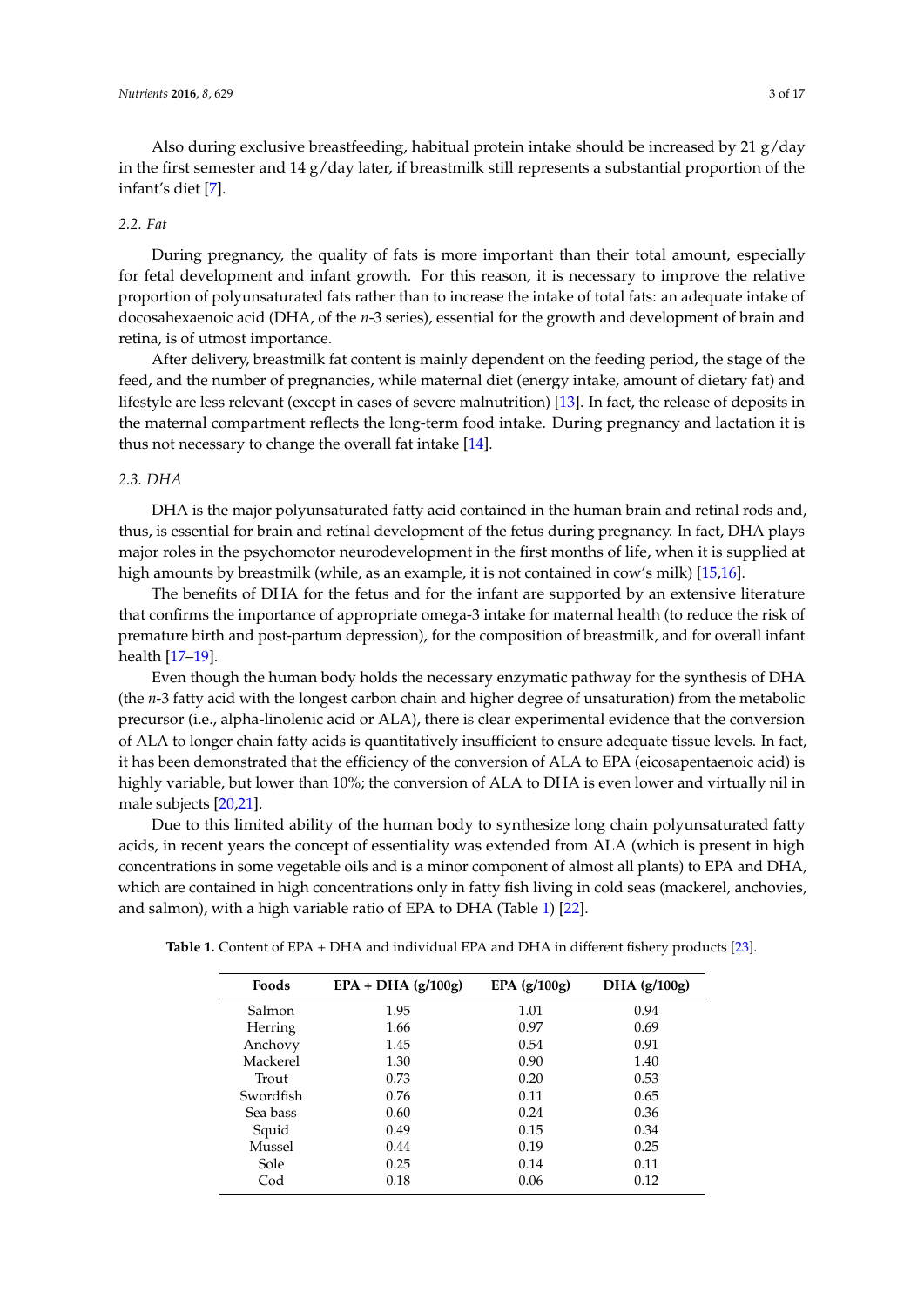Foods of terrestrial origin can only minimally contribute to long chain *n*-3 intake. Therefore, diets devoid of fish (such as the typical Western diet) are mostly deficient in DHA as well as EPA. It is estimated that insufficient intakes of long-chain omega-3 in the diet comes in second (after the high consumption of salt) among the causes of diet-related mortality in the United States [\[24\]](#page-12-17). There is some evidence that approximately 80% of the population (also in Italy) does not ingest the daily amount of EPA and DHA recommended by international guidelines (250–500 mg daily) [\[25,](#page-12-18)[26\]](#page-12-19).

Due to concerns of the risk of contaminants in fish, a recent opinion of the European Food Safety Authority indicates that consuming 1–2 up to 3–4 servings of fish per week during pregnancy ensures proper development of the offspring, and it emphasizes that, at least in Europe, these levels of consumption are not associated with significant risk in terms of contamination by methyl-mercury [\[27\]](#page-12-20). The EFSA report concludes that consumption of more than 3–4 servings of fish/week does not provide any additional benefit. In order to balance adequate amounts of EPA and DHA and lower the risk of environmental contaminants, smallest fish such as sardines, anchovies and mackerel should be preferred [\[22\]](#page-12-15).

Recently, it has been possible to obtain from the primary source of long-chain *n*-3 fatty acids, i.e., algae, more purified safe formulations that predominantly contain bioavailable DHA and that, unlike fish oils, are odorless and can be more easily integrated in food [\[28\]](#page-12-21).

According to EFSA and the Italian RDA [\[7\]](#page-12-1), the DHA requirement increases to 100–200 mg per day during pregnancy and lactation, based on studies that have shown the association between increase in the content of DHA in breastmilk and a better overall health status of the infant, especially in terms of visual acuity and cognitive development. The consumption of two servings of fish per week allows achieving the adequate DHA content in breastmilk [\[14\]](#page-12-8).

Excessively low blood concentrations of DHA have been in fact reported in women following exclusively vegetarian diets or who do not have an adequate intake of fish [\[29\]](#page-13-0). In addition, special population groups, such as mothers who keep smoking during pregnancy or during lactation might require more DHA: infants born to women who smoke are smaller for gestational age at birth and show significantly reduced circulating concentrations of DHA compared to those born to non-smoking mothers [\[30\]](#page-13-1). In the postnatal period, instead, maternal smoking has been linked with a low provision of DHA with breastmilk, to the newborn [\[31\]](#page-13-2).

## **3. Micronutrients**

During pregnancy, micronutrient requirements increase more than those of macronutrients, and inadequate intakes (and, thus, a low nutritional quality of the diet) can have significant consequences for both the mother and the developing fetus. In particular, there is evidence to support the physiologic role played by selected minerals and vitamins [\[12](#page-12-6)[,32\]](#page-13-3).

## *3.1. Iron*

Involved in numerous enzymatic processes, iron (the foremost constituent of hemoglobin, myoglobin and various enzymes) plays essential roles in the transfer of oxygen to tissues. Iron deficiency causes anemia, a very common condition worldwide, affecting 22% of women of childbearing age in Europe and as much as 50% in developing countries [\[33\]](#page-13-4). In addition, iron deficiency is frequent in children between 6 and 36 months of age [\[34\]](#page-13-5).

Meat and fish, but also legumes and green leafy vegetables are the main dietary sources of iron. In Italy, most dietary iron is found in a non-heme form, the absorption of which is closely linked to the overall composition of the diet and the individual nutritional status. For example, phytates and polyphenols are able to inhibit the absorption of non-heme iron, which is favored by ascorbic acid or by the consumption of meat and fish. In general, the human body is able to absorb 2%–13% of non-heme versus about 25% of heme iron [\[7\]](#page-12-1).

During pregnancy, iron requirement progressively increases until the third month, in parallel with the accumulation in fetal tissues. The transfer from the maternal compartment to the fetus is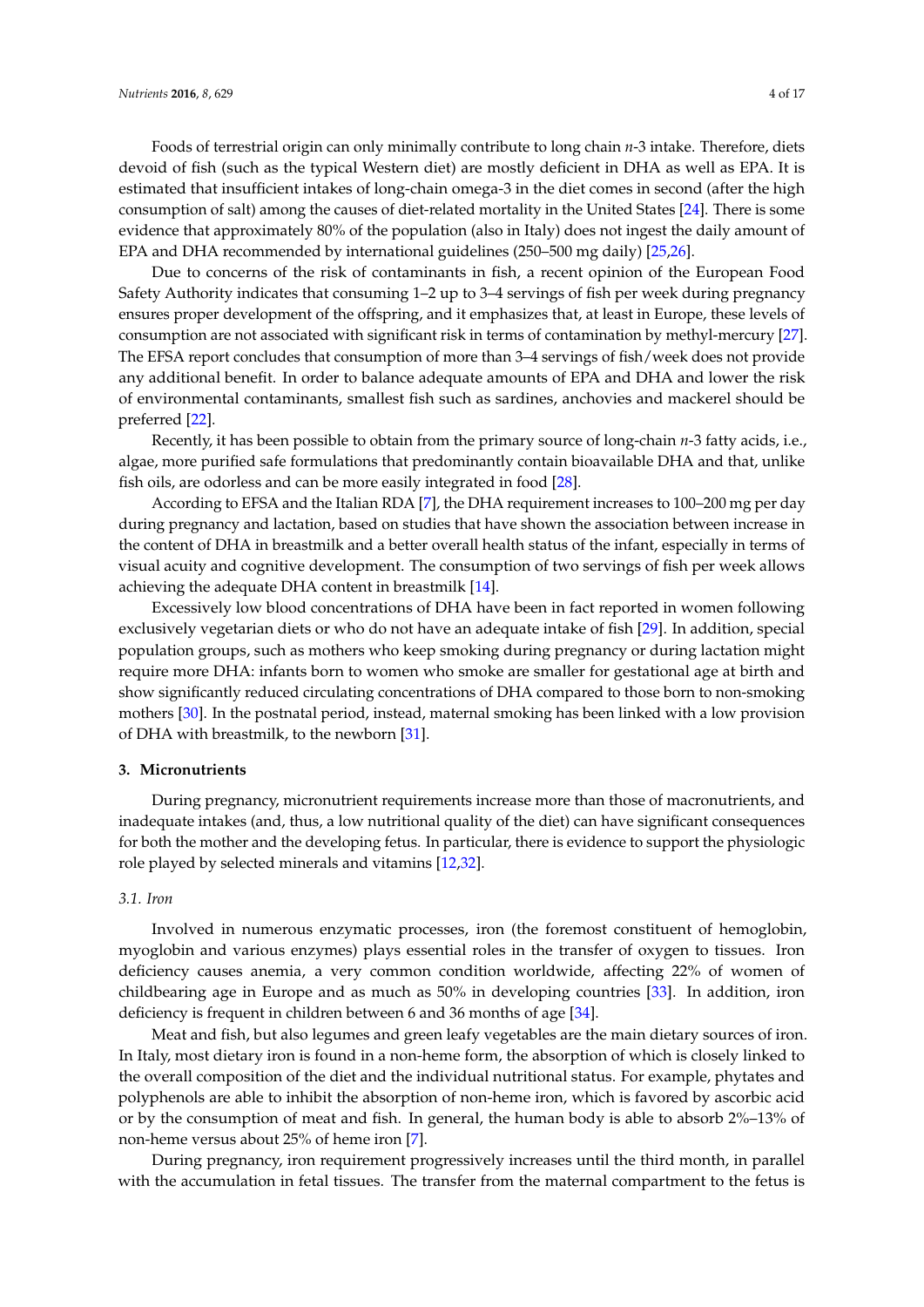regulated by a complex mechanism of transport that include: release from maternal liver—in which it is stored as ferritin—into circulation as  $Fe^{2+}$ , uptake by the placenta, transfer to the fetus (by a specific protein), oxidation to  $Fe^{3+}$ , storage (as ferritin) or transport into the fetal circulation (still bound to transferrin) [\[35\]](#page-13-6).

Inadequate intakes during pregnancy associated with the increase of iron demand makes pregnant mothers at even greater risk of iron deficiency, that may affect growth and development of the fetus and increase the risk of preterm delivery, low birth weight and post-partum hemorrhages [\[36,](#page-13-7)[37\]](#page-13-8). Moreover, according to some recent studies, inadequate iron intakes during pregnancy are associated with increased cardiovascular risk for the offspring in adulthood [\[38\]](#page-13-9).

In fact, iron supplementation in pregnancy is often recommended to improve pregnancy and birth outcomes [\[35](#page-13-6)[,37](#page-13-8)[,39\]](#page-13-10). On the other hand, an excessively high iron intake may expose women to oxidative stress, lipid peroxidation, impaired glucose metabolism, and gestational hypertension [\[40\]](#page-13-11). International recommendations in terms of intake levels range from the 27 mg per day for all pregnant women as advised by the Center for Disease Control and Prevention and the WHO to the 30–60 mg as advised by the Italian RDA (Table [2\)](#page-4-0).

<span id="page-4-0"></span>**Table 2.** Different recommended intakes for iron in pregnancy and breastfeeding. Modified from [\[41\]](#page-13-12).

| Country/Institution          | Pregnancy<br>(mg/day) | <b>Breastfeeding</b><br>(mg/day) |
|------------------------------|-----------------------|----------------------------------|
| Italy $[6]$                  | 27                    | 11                               |
| Germany-Austria-Switzerland  | 30                    | 20                               |
| <b>Nordic Countries</b>      |                       | 15                               |
| WHO/FAO <sup>1</sup>         |                       | $10 - 30^{2}$                    |
| France                       | 30                    | 10                               |
| Institute of Medicine        | 27                    | 9                                |
| Scientific Committee on Food |                       | 10                               |
| The Netherlands              | $11 - 15 - 19^{3}$    | 20                               |
|                              |                       |                                  |

<sup>1</sup> Supplementation recommended to all pregnant women; <sup>2</sup> According to bioavailability; <sup>3</sup> In the 1<sup>st</sup>, 2<sup>nd</sup> and 3<sup>rd</sup> trimester respectively.

The immediate postpartum period is characterized by maternal susceptibility to anemia because of blood loss at delivery even in industrialized countries, where almost 50% of women require iron supplementation. However, the amount of iron secreted in milk is quite small and the WHO and FAO indications support a reduced supply of iron during breastfeeding to compensate for amenorrhea. Eleven mg per day should therefore be recommended and increased to 18 mg/day after the resumption of menstruation.

## *3.2. Iodine*

Iodine is a major component of thyroid hormones and is essential for their functions, namely growth, formation and development of organs and tissues, in addition to the metabolism of glucose, proteins, lipids, calcium and phosphorus, and thermogenesis. Iodine is mostly found in organic form in the body, bound to thyroglobulin. The inadequate availability of iodine causes deficiency of circulating thyroid hormones, increase of pituitary thyroid stimulating hormone (TSH) and the consequent hypertrophy of the thyroid gland (goiter) [\[42\]](#page-13-13).

Fish and shellfish are the main food sources of iodine, receiving it from the algae they eat, that absorb the mineral from marine water. However, due to water evaporation and rain, iodine is also absorbed by the soil and, consequently, enters into water, fruits, vegetables, and—in relevant concentrations—in milk, eggs and then meat (to a variable extent).

The average daily intake of iodine in the general population is less than that indicated by WHO, at the European level, where iodine deficiency affects mainly the child population [\[43\]](#page-13-14), and all over the Italian territory (85–88  $\mu$ g/day vs. 150  $\mu$ g/day) [\[44\]](#page-13-15).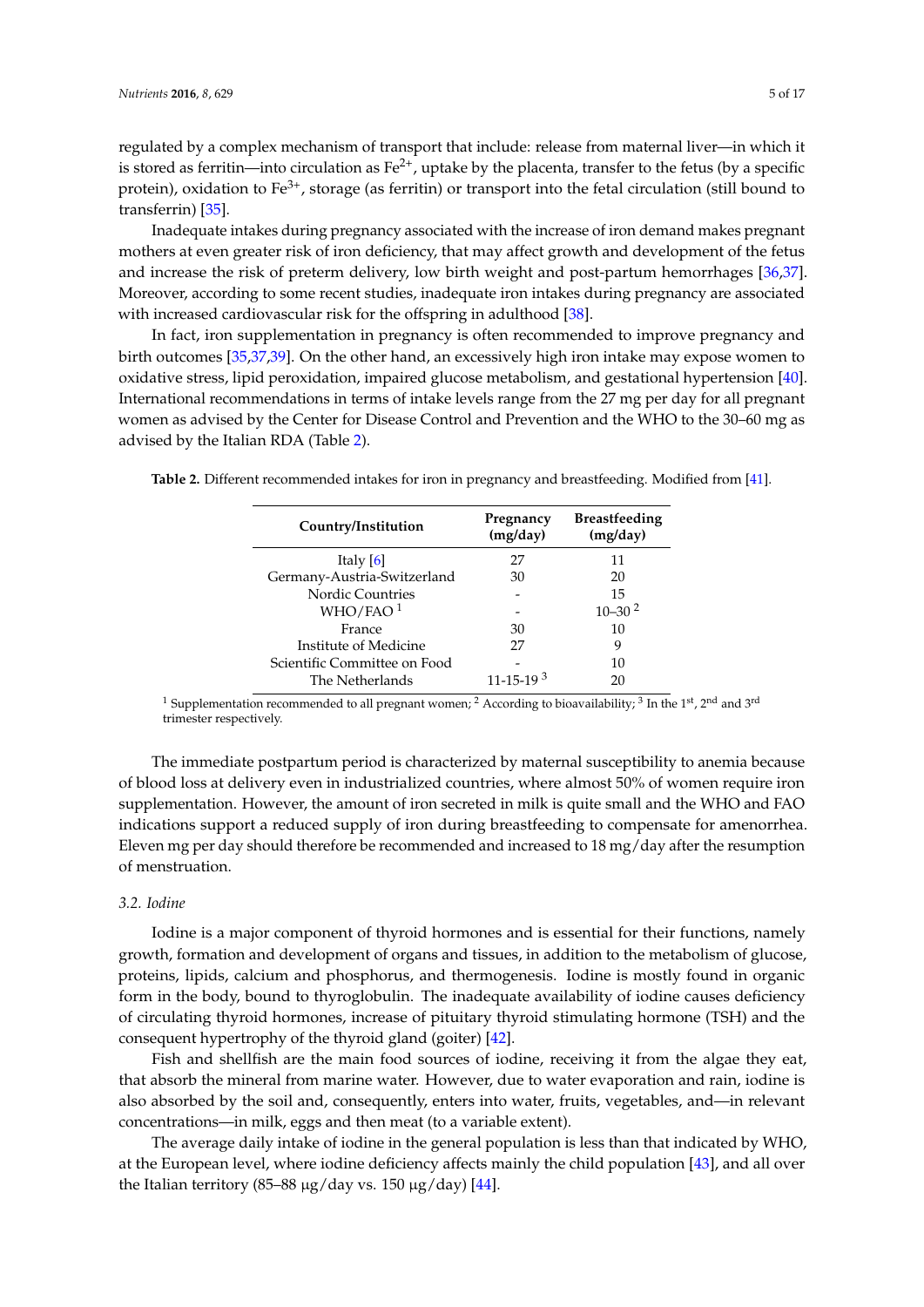*Nutrients* **2016**, *8*, 629 6 of 17

In pregnancy, iodine deficiency can increase the risk of spontaneous abortion, perinatal mortality, birth defects and neurological disorders [\[45\]](#page-13-16), and is considered by the WHO as the most important preventable cause of brain damage.

In the general population, iodine deficiency can be prevented by supplementing the diet with adequate amounts of this mineral, for example by using iodized salt.

During pregnancy, when iodine is necessary also for the production of fetal thyroid hormones (as the fetal thyroid begins to function only around the twelfth week of gestation), women need to increase iodine intake by about 50% [\[46,](#page-13-17)[47\]](#page-13-18).

Moreover, even in conditions of only mild or moderate iodine nutritional deficiency, the fetus and the newborn (especially preterm born) have a much higher risk of developing hypothyroidism compared to all other age groups (National Observatory for the Monitoring of Iodoprophylaxis in Italy). The most critical period goes from the second trimester of pregnancy to the third year of extrauterine life. Adequate supplementation with iodine, from pre-conception and until the end of the first trimester of pregnancy, reduces—up to 73%—the incidence of cretinism in the areas of highest deficiency risk [\[48\]](#page-14-0). The estimated amount that would avoid deficiency is 200  $\mu$ g/day (compared to 150 µg/day for adults) according to the EFSA, or 250 µg/day according to the WHO/UNICEF joint document [\[49\]](#page-14-1). Two hundred µg/day are recommended also during lactation, to ensure a milk content of about 100–150 µg/100 mL.

#### *3.3. Calcium*

As the most abundant mineral in the human body, 99% located in the skeleton and in the teeth, calcium is critical to reach the peak bone mass in the first decades of life, to maintain bone mass in adulthood, and to slow the physiological age related reduction of bone mineral density.

Calcium deficiency may be worsened by genetic and hormonal factors along with insufficient physical activity. Calcium metabolism also requires vitamin D, the lack of which can also be due to calcium deficiency: in both cases, the result is a reduced mineralization of the bone matrix. Inadequate levels of calcium in children can result in rickets [\[50\]](#page-14-2).

The main sources of calcium are milk and derivatives (about 50%), followed by cereals and vegetables (11% each) [\[51\]](#page-14-3). The bioavailability of calcium from these foods is different, being highest for milk and derivatives and for mineral water. Conversely, bioavailability from fiber- and phytate-rich vegetables is quite low. The efficiency of calcium absorption from food affects calcium concentrations in the body, which remains constant from adolescence to adulthood and decreases in post-menopausal women, by 2% every 10 years [\[50\]](#page-14-2).

The EPIC (European Prospective Investigation into Cancer and Nutrition) study has shown a wide variability in calcium levels among the different European populations, with the lowest values in Italian women [\[52\]](#page-14-4). According to the results of the Italian survey INRAN-SCAI 2005-06, calcium intake in the Italian population corresponds to 76% of the recommendations [\[53\]](#page-14-5).

Calcium is essential for fetal development. The requirement increases during pregnancy (from 50 mg/day at the halfway point, up to 330 mg/day at the end) and lactation, due to the mobilization from the maternal skeleton, the greater efficiency of intestinal absorption and the increased renal retention [\[54\]](#page-14-6). High birth weight, reduced risk of preterm delivery, and better blood pressure control are also associated with an adequate calcium intake during pregnancy. The transport of calcium from the maternal compartment to the fetus takes place through active transporters in the epithelial layer of the placenta. From the 20th week of pregnancy, calcium levels in the fetal circulation are higher than those detectable in the maternal plasma.

The recommendations for calcium intake are different in different countries, also for pregnant and breastfeeding women. The Italian RDA indicate PRI values of 1.2 g/day in the gestational period, while the WHO recommends  $1.5-2.0$  g/day from the 20th week until the end of pregnancy, especially for women at risk of gestational hypertension.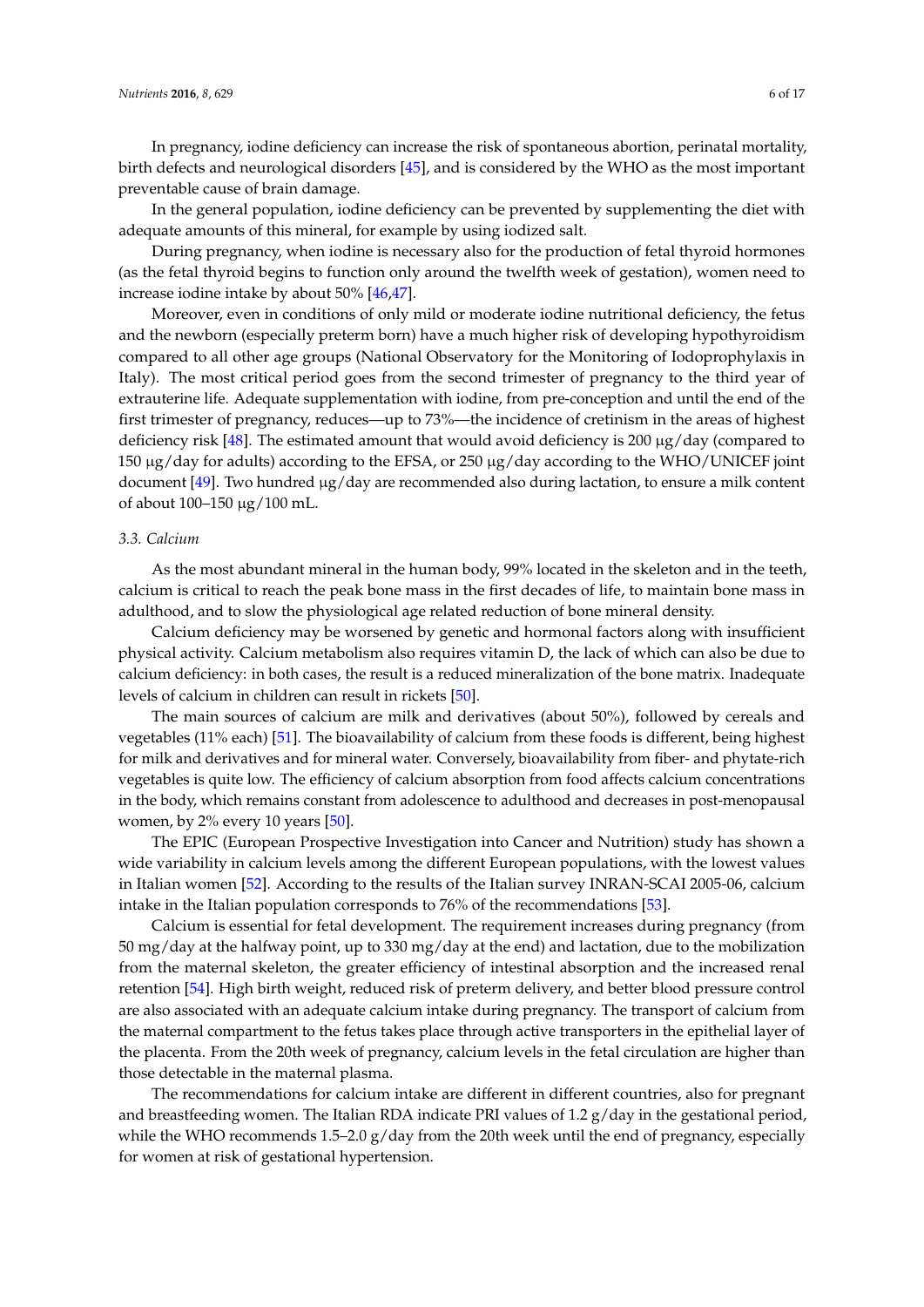It has been proposed that a low-dose supplementation with calcium during pregnancy reduces the risk of developing both gestational hypertension and pre-eclampsia [\[55\]](#page-14-7). However, excessively high levels correlate with increased risk of developing HELLP (Haemolysis, Elevated Liver enzymes and Low Platelets) syndrome.

The daily amount of calcium secreted in breastmilk is quite variable (150 to 300 mg/day), mainly depending on the mobilization from bones and the reduced urinary secretion. Calcium stores in maternal bones are restored after weaning and the recovery of ovarian function [\[56\]](#page-14-8).

Some studies have shown that calcium secretion in milk is substantially independent of its dietary intake and of supplementation. Therefore, the recommended intake during lactation is not different from that of the healthy adult female population (1.0  $g$ /day). However, women with dietary calcium intakes lower than 300 mg/day and adolescents, with high basal requirements (1.2 g/day according to the RDA) are at risk of deficiency also during lactation.

#### *3.4. Vitamin D*

The term vitamin D comprises the two main molecular species that share vitamin activity: cholecalciferol (vitamin D3, derived from cholesterol and synthesized by the animal organisms) and ergocalciferol (vitamin D2, derived from ergosterol, found in vegetables).

The circulating levels of vitamin D are only partly affected by the dietary intakes. In fact, only the first of the two hydroxylation processes occurring in vitamin D metabolism (e.g., that responsible for the production of 25-hydroxy-vitamin D) is modulated by the dietary contribution to some extent (the increase of circulating levels is not proportional to the amount ingested). The hydroxylation into 1,25-hydroxy-vitamin D in the proximal renal tubules is closely regulated by feedback mechanisms and primarily depends on the requirement for calcium and phosphorus [\[57\]](#page-14-9).

The endogenous synthesis of vitamin D requires exposure to ultraviolet radiation with a wavelength between 290 and 315 nm, and is influenced by several factors, related to both the individual's characteristics (such as sex and phenotype, weight), and environmental factors (the degree of physical activity, latitude, season, time of exposure to sunlight, pollution, use of sunscreens and supplements). With aging, the synthesis of vitamin D in the epidermis layer becomes less efficient; also, diseases associated with intestinal malabsorption, such as celiac disease, Crohn's disease, cystic fibrosis, ulcerative colitis, liver and kidney disorders and some pharmacological treatments, may contribute to the development of vitamin D deficiency [\[57\]](#page-14-9).

Vitamin D deficiency is common in Italy too [\[52\]](#page-14-4), in the geriatric population and during winter. Higher intakes may be required for obese subjects, due to the high depots of the vitamin in adipose tissue [\[58\]](#page-14-10).

High amounts of vitamin D are contained in cod liver oil. Fish (especially fatty fish such as herring and salmon) are also major food sources, while pork liver, eggs, butter, high fat cheeses provide smaller amounts, but relevant to the total intake.

In the first stage of pregnancy, vitamin D (mainly Vitamin D3, the predominant form in the maternal blood) is involved in the regulation of cytokine metabolism and in the modulation of the immune system, thereby contributing to the embryo implantation and regulating the secretion of several hormones.

Vitamin D deficiency in mothers and breastfed infants was observed several decades ago in some Nordic countries, especially in winter, because of the lack of natural light [\[59\]](#page-14-11). However, vitamin D deficiency is very common during pregnancy even in countries with sunny climates and is associated with an increased risk of developing pre-eclampsia and gestational diabetes mellitus. The season of birth, ethnicity, and maternal prophylaxis during pregnancy affect the vitamin D status of infants. Low birth weight, impaired skeletal development, and respiratory infections and allergic diseases in the early years of life are often associated with inadequate contribution of vitamin D from the mother's diet.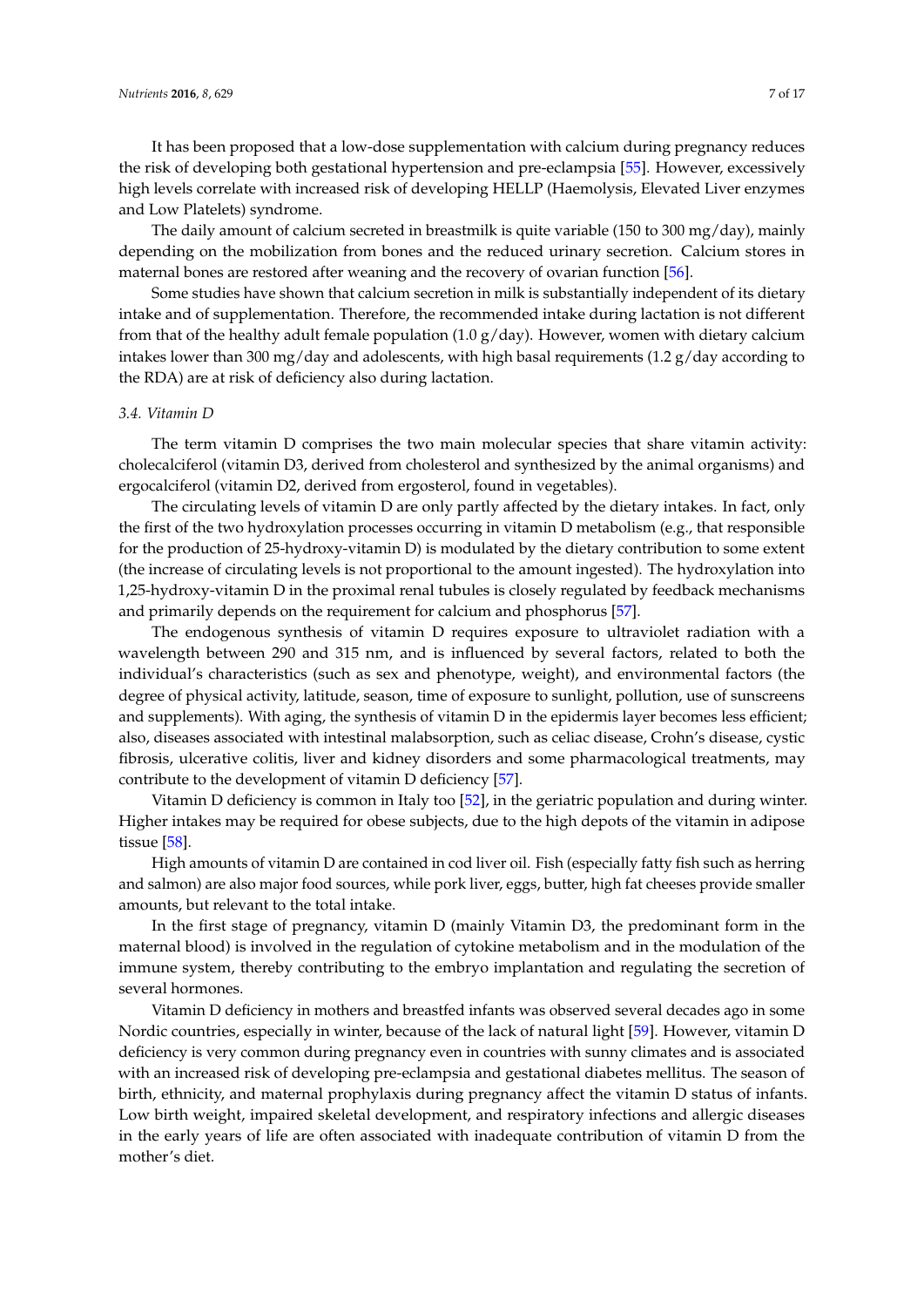According to a recent systematic review, maternal supplementation during pregnancy reduces the risk of pre-eclampsia as well as preterm delivery and low birth weight [\[60\]](#page-14-12).

Despite the lack of consensus on adequate intakes among different countries (Table [3\)](#page-7-0), supplementation with vitamin D is recommended for all pregnant women at a dose of 600 IU/day (15 µg/day) [\[57\]](#page-14-9).

| Countries              | Adult<br>$(\mu g/die)$ | Elderly<br>$(\mu g/die)$ | Pregnancy<br>$(\mu$ g/die) | <b>Breastfeeding</b><br>$(\mu g/die)$ |
|------------------------|------------------------|--------------------------|----------------------------|---------------------------------------|
| Austria                | 20                     | 20                       | 20                         | 20                                    |
| Belgium                | $10 - 15$              | 15                       | 20                         | 20                                    |
| France                 | 5                      | 5                        | 10                         | 10                                    |
| Germany                | 20                     | 20                       | 20                         | 20                                    |
| Ireland                | $0 - 10$               | 10                       | 10                         | 10                                    |
| Italy                  | 15                     | 20                       | 15                         | 15                                    |
| Spain                  | 15                     | 20                       | 15                         | 15                                    |
| Switzerland            | 20                     | 20                       | 20                         | 20                                    |
| Turkey                 | 10                     | 10                       |                            |                                       |
| The Netherland         | 10                     | 20                       | 10                         | 10                                    |
| Scandinavian Countries | 10                     | 20                       | 10                         | 10                                    |
| UK                     |                        | 10                       | 10                         | 10                                    |

<span id="page-7-0"></span>**Table 3.** Recommended intakes for vitamin D in adult and elderly population, and in pregnant and breastfeeding women, in some European countries. Modified from [\[57\]](#page-14-9).

In women at risk for vitamin D deficiency, the recommendations should be reach 1000–2000 IU/day. Prophylaxis with vitamin D should be planned from the beginning and throughout the pregnancy, as underlined also in the recent consensus document from the Italian pediatric societies [\[61\]](#page-14-13).

Given the influence of sunlight exposure on vitamin D metabolism, attention to ethnic groups with hyper-pigmented skin or with little exposure to sunlight should be paid also during lactation. Moreover, the habitual dietary intake of vitamin D may be limited in specific conditions of higher requirements and in areas and/or countries with little availability of food sources [\[62\]](#page-14-14). Breastmilk, in fact, contains amounts of vitamin  $D$  (<80 IU/L) that are insufficient for deficit prevention in the first year of life [\[63\]](#page-14-15). An intake of 15  $\mu$ g/day (600 IU/day), e.g., in women of childbearing age, is therefore needed to meet the requirement for vitamin D during breastfeeding, as highlighted in the aforementioned consensus document. These levels can be increased up to 1000–2000 IU/day for the whole breastfeeding period in presence of risk factors for deficiency.

## *3.5. Folic Acid*

Folates play a crucial role in many metabolic reactions such as the biosynthesis of DNA and RNA, methylation of homocysteine to methionine, and amino acid metabolism. In fact, metabolically active forms of folates act as transport co-enzymes facilitating the transfer of carbon units from one compound to another. They are therefore essential for health: inadequate dietary levels can give rise to anemia, leucopenia, and thrombocytopenia [\[64\]](#page-14-16)

Folates are mostly found in green leafy vegetables, fruits (such as oranges), cereals and offal. Their bioavailability from foods depends on the presence of anti-nutrients, which can reduce their absorption.

The requirement for folates undergoes a progressive increase throughout the periconceptional period, in association with the use for the development of cells and fetal tissues [\[65\]](#page-14-17). Maternal supplementation with folic acid is widely recommended to all women of childbearing age, especially to reduce the risk of neural tube defects [\[66](#page-14-18)[,67\]](#page-14-19). According to recent studies, folic acid supplementation during pregnancy should also reduce the risk of congenital heart disease and support proper development of the placenta [\[68\]](#page-14-20).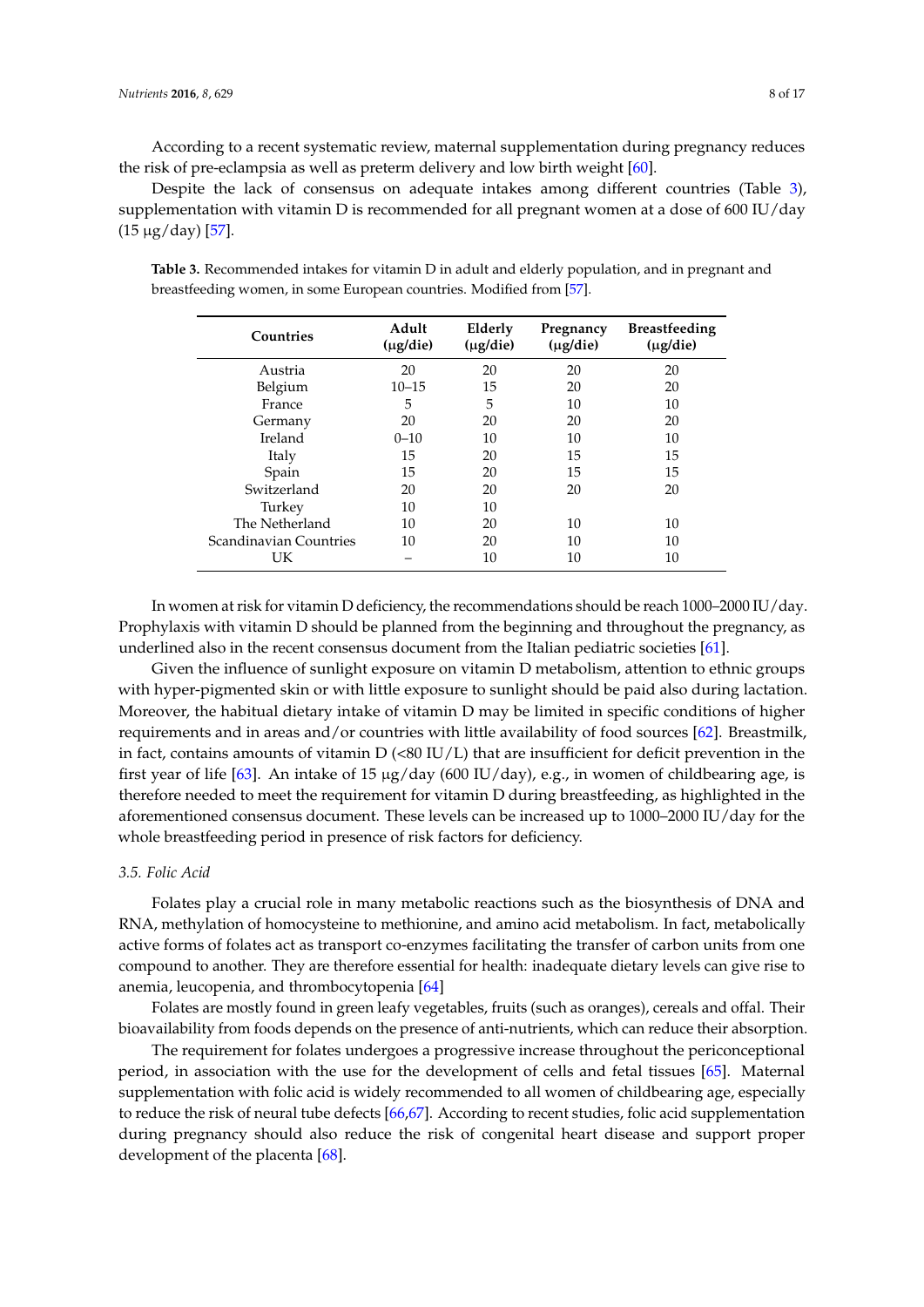The RDA during pregnancy increases by 50% for pregnant as compared with non-pregnant women of childbearing age (600  $\mu$ g/day vs. 400  $\mu$ g/day). Ideally, supplementation should begin two months before conceiving and even reach 800  $\mu$ g/day [\[69\]](#page-15-0). The use of folic acid-based supplements is considered as safe [\[65\]](#page-14-17). The benefits of higher amounts are unclear.

The folate concentrations in breastmilk increase progressively from colostrum to mature milk, reaching much higher levels than those measured in maternal plasma. The absence of a correlation between maternal status and breastmilk content suggests an active role of the mammary glands in the transport and regulation of folate secretion, only marginally influenced by dietary intakes [\[70\]](#page-15-1).

Intakes of folates by the breastfeeding mother should be increased by 25%, up to 500 µg/day [\[71\]](#page-15-2).

## **4. Focus on Conditions Associated with Nutrient Deficiencies**

## *4.1. Smoking*

The recommendation to abstain from smoking (including passive smoking) in pregnancy is mandatory, because of the increased risk of preterm delivery and low birth weight of the infant [\[72\]](#page-15-3). The negative effects of smoking can also extend beyond early childhood, as suggested by studies showing an association with the risk of overweight in infants born to smoking mothers [\[73\]](#page-15-4). A great deal of scientific evidence also supports the relationship between maternal smoking and respiratory diseases, especially in children exposed to smoke even in the prenatal period, among which a 20% increase in the incidence of asthma and bronchospasm was detected [\[74\]](#page-15-5).

Smoking during pregnancy may also affect breastfeeding: cigarette smoke is associated with lower levels of DHA both in maternal plasma and in breastmilk, resulting in a reduced supply of this important fatty to the infant. In particular, DHA intake with milk by children born to smokers is reduced by 50% [\[31\]](#page-13-2), almost in part due to a lowering effect on DHA synthesis in mammary gland cells [\[75\]](#page-15-6).

## *4.2. Exclusion Diets*

In order to reduce the risk of major nutritional deficiencies, attention should be paid during pregnancy and breastfeeding to women who exclude whole categories of foods from their diet, both for health or ethical reasons. The elimination from the diet of healthy mothers even of allergenic foods (soy, cow's milk, eggs, peanuts, fish and shellfish) has, in fact, proved to be ineffective to prevent infant allergies [\[4\]](#page-11-3). In the absence of a diagnosis of celiac disease or gluten sensitivity, a gluten-free diet is not appropriate for healthy pregnant and lactating women; rather it can increase the risk of micronutrient deficiencies (folate, calcium, iron and zinc) more often in those who exclude gluten containing cereals [\[76](#page-15-7)[,77\]](#page-15-8).

Vegetarian (lacto-ovo vegetarian, pesco-vegetarian, etc.) and vegan diets are becoming increasingly prevalent in the general population. In particular, diets devoid of any food of animal origin, including eggs and milk should be attentively considered during pregnancy and lactation, even though their general nutritional characteristics include lower energy intake and protein content, higher supply of unsaturated fats and fiber in comparison with Western diets [\[78\]](#page-15-9). The inclusion of milk and eggs is associated with the adequate supply of nutrients to pregnant women, while the exclusion of all animal foods makes the vegan diet likely inadequate in this life period, if not properly integrated. A systematic review of the literature highlighted an increased risk of iron and vitamin B 12 deficiency and low birth weight in association with vegetarian or strictly vegan diets, despite the absence of adverse effects for the fetus [\[79\]](#page-15-10).

Calcium deficiency should also be considered in diets excluding dairy, in absence of appropriate replacement, due to the higher availability with foodstuffs of animal origin [\[50\]](#page-14-2).

The lack of food sources of omega-3 fatty acids in the gestational period and in the weeks after childbirth should be properly monitored and corrected, in order to reach the intakes recommended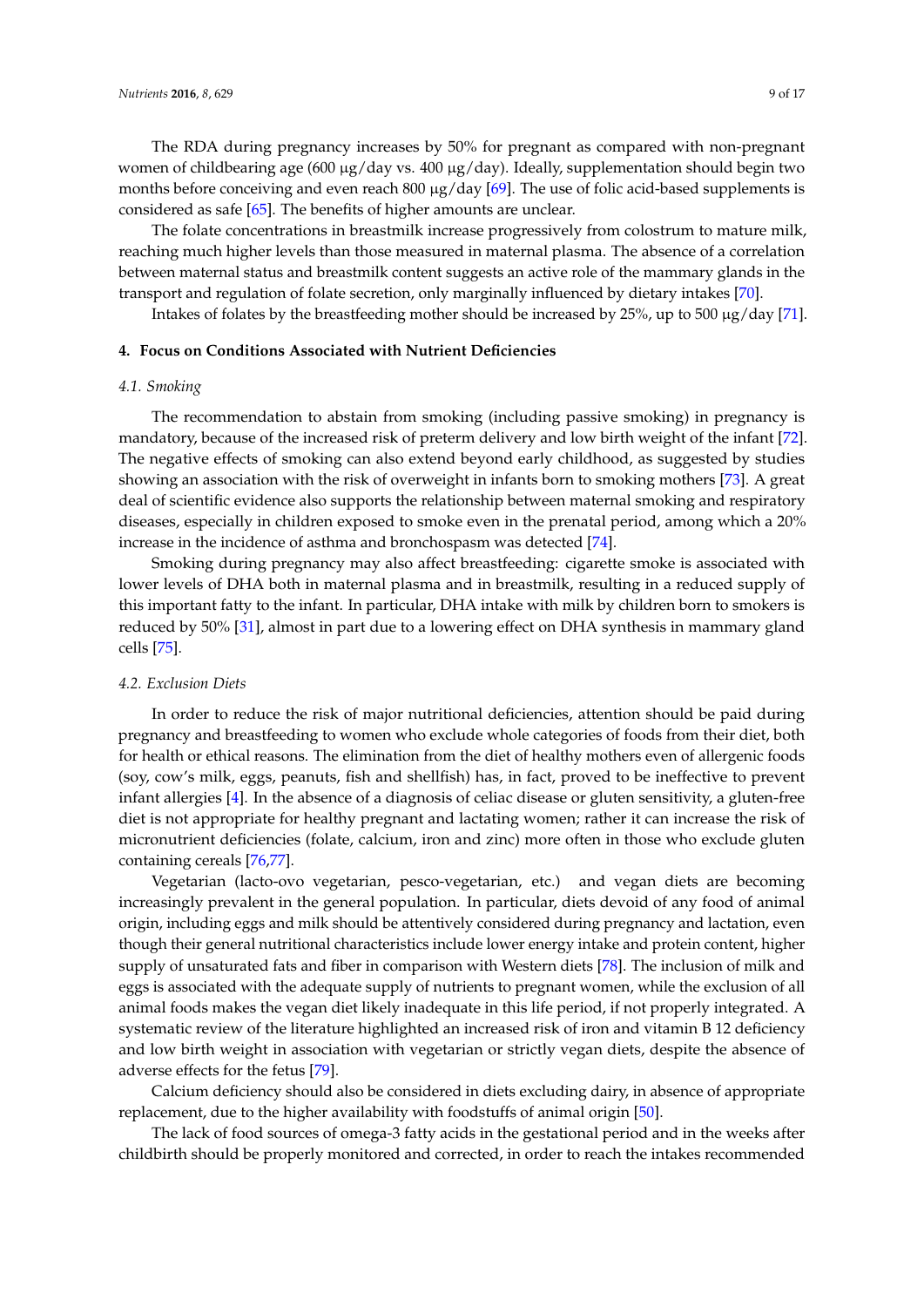in order to maintain the health status of the mother and to ensure the correct neuromotor and visual development to the offspring [\[27\]](#page-12-20).

Another increasing issue, concerning in particular low-income populations, is the low consumption of fruits and vegetables (in absence of fortified products), associated with insufficient intakes of specific micronutrients [\[80\]](#page-15-11). Supplementation with a mix of vitamins and minerals effectively reduces the risk of preterm delivery and infants of low weight at birth in developing countries, especially in women with a high body mass index [\[81\]](#page-15-12).

During lactation, exclusion diets require careful control. In fact, even though the macronutrient composition of human milk is relatively stable and reproducible [\[82\]](#page-15-13), its micronutrient content seems to be significantly dependent upon the maternal diet [\[83\]](#page-15-14).

## *4.3. Obesity*

The high prevalence of obesity in the general population, and therefore in women of childbearing age, increases the risk of complications in pregnancy as well as of infants with high weight at birth and predisposed to obesity in early life, as recognised by the WHO. Weight loss before conception is effective in reducing the risk of very high or very low birth weight and increasing infant survival [\[84\]](#page-15-15).

An excessive weight gain during pregnancy leads to morphological alteration of the placenta, due to the high degree of systemic inflammation associated with poor nutritional status, as observed in Italian overweight women [\[85\]](#page-15-16).

However, even in obese pregnant women the caloric intake should not fall below 1600 kcal/day, with an adequate supply of nutrients, especially protein and calcium [\[86\]](#page-15-17). This is more important during lactation, when the energy intake should be sufficient to reach a healthier weight and to compensate for the energy expenditure associated with galactopoiesis.

#### *4.4. Previous Bariatric Surgery*

Reserved to cases of severe obesity, bariatric surgery induces malabsorption (of both macronutrients and micronutrients) and can lead to prolonged deficits. In cases of post-surgery conception, specific nutritional deficiencies can affect visual acuity (vitamin A) and the development of the nervous system (vitamin B12) and neural tube (folates) [\[87,](#page-15-18)[88\]](#page-15-19).

Even if the risk of gestational diabetes and macrosomia at birth may be reduced in obese women previously undergone bariatric surgery, perinatal mortality rate and preterm delivery significantly increase, due to the post-surgical complications [\[89\]](#page-16-0).

No differences have been reported in the literature on the composition of breastmilk from women who underwent bariatric surgery.

#### *4.5. Adolescence*

To date, there is limited data on the precise nutritional needs of adolescents during pregnancy and lactation, but the increased risk of preterm delivery and low birth weight has been correlated to alterations of placental function in pregnant adolescents [\[90](#page-16-1)[,91\]](#page-16-2). It has been shown that, in addition to biological immaturity, the inadequate nutritional status (e.g., breakfast skipping, improper weight loss diet, energy-dense foods) could play important roles in the onset of complications in the perinatal period [\[92\]](#page-16-3).

Even with adequate weight gain in the early months of pregnancy, teenagers do not seem to properly mobilize their fat storage during the prenatal period, which is necessary to maintain optimal fetal growth. This is a kind of "nutritional competition" with the fetus, probably related to rapid growth and hormonal changes associated with an increased requirement for macro and micronutrients [\[93\]](#page-16-4).

Folic acid, iron, zinc, calcium, vitamin C, and vitamin D (in addition to energy and protein), are the main micronutrients for which the requirement physiologically increases during pregnancy and lactation. Moreover, the prevention of nutrient deficiencies (also by using supplements) is often overlooked, due to the lack of knowledge or unplanned pregnancy [\[92\]](#page-16-3).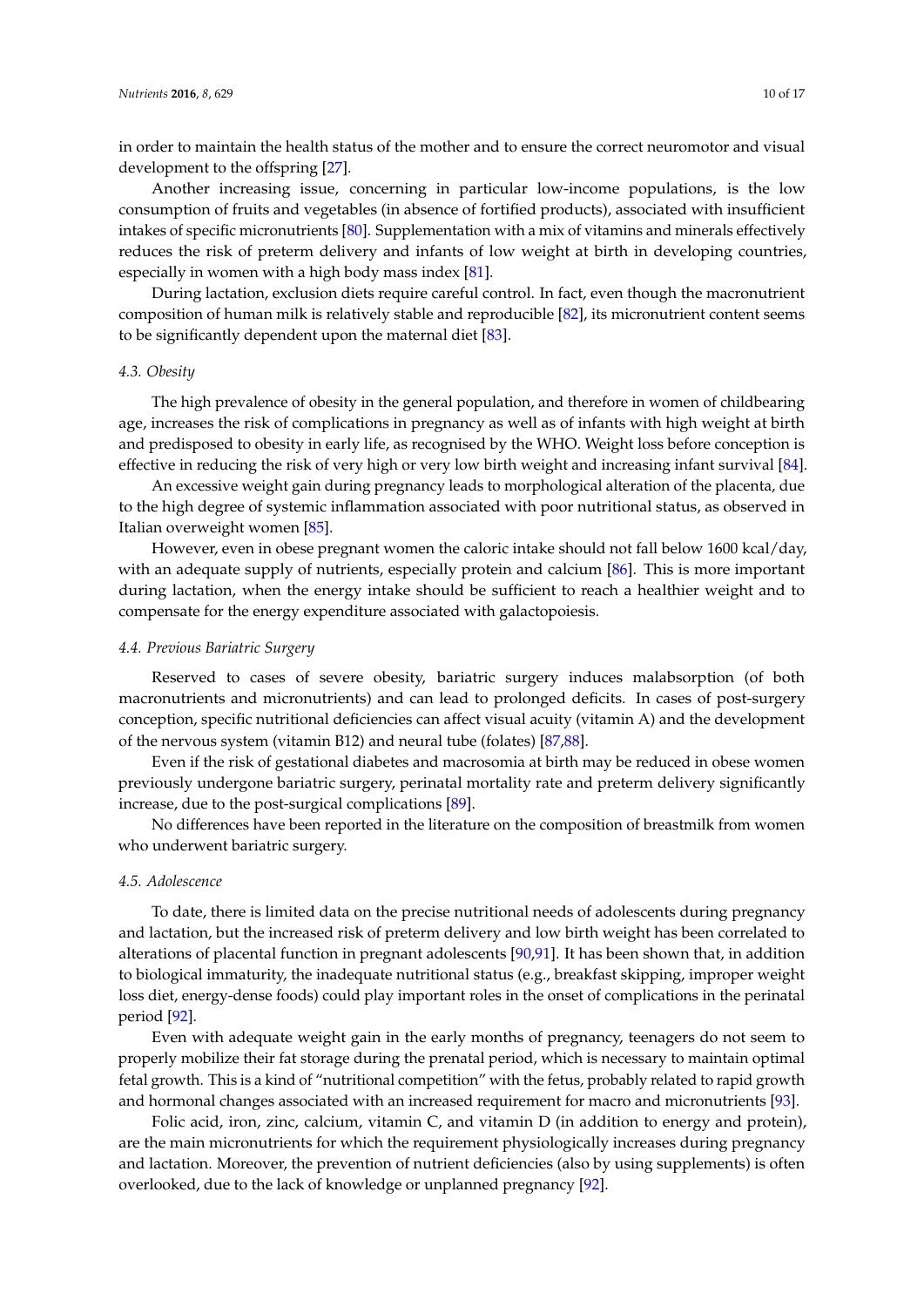## *4.6. Multiple and Repeated Pregnancies*

A careful assessment of the nutritional status, aimed at optimizing the dietary intake of micronutrients and at planning fortification, is particularly indicated for women who experience repeated pregnancies, especially in case of multiple pregnancies separated by short time periods, which increase the risk of depletion of maternal reserves [\[94\]](#page-16-5). Some studies have reported an increased risk of sideropenic anemia in mothers and children up to six months of life, in association with low hemoglobin levels in the first two trimesters of pregnancy. Again, some evidences support the benefits of supplementations with calcium, magnesium, zinc, multivitamins, and essential fatty acids.

As far as repeated pregnancies are concerned, special attention should also be paid to the maternal weight between gestations [\[95\]](#page-16-6).

Breastfeeding should be recommended even at the onset of a new pregnancy, particularly during the first and second trimester. Even in the absence of equally strong evidence, the Italian Society of Perinatal Medicine (SIMP) underlines the sustainability of breastfeeding even in the third trimester of pregnancy [\[96\]](#page-16-7).

#### *4.7. Previous Pregnancy-Related Complications*

Women with a previous history of multiple births, preterm delivery and pre-eclampsia should be evaluated as concerns their diet and specifically the intake of micronutrients that can reduce the risk of preterm delivery, pre-eclampsia, and intrauterine growth restriction in subsequent pregnancies [\[97\]](#page-16-8). According to a Swedish study, consumption of a diet rich in fruits, vegetables, whole grains and fish and with adequate hydration in the early months of pregnancy correlates with a reduced risk of preterm delivery, with benefits higher than those obtained by excluding less healthy foods from the maternal diet [\[98\]](#page-16-9). These observations are partly confirmed by the Dutch Generation R study, showing that the degree of adherence to the Mediterranean diet is positively associated with maternal serum levels of folic acid and vitamin B12 and that, on the other hand, a poor diet correlates with increased risk of hypertension in the gestational period [\[99\]](#page-16-10). Some observations also support the efficacy of supplementation with multivitamins and multiminerals [\[100,](#page-16-11)[101\]](#page-16-12).

# **5. Conclusions**

Very hard scientific evidence supports the importance of lifestyle and dietary habits (with adequate micronutrient intakes) during pregnancy and breastfeeding, for the health status of women and their offspring.

The consumption of a varied and balanced diet from the preconceptional period is essential to ensure maternal well-being and favorable outcomes of pregnancy. Even in the most industrialized countries, specific dietary intakes in pregnancy and lactation are often inadequate. With respect to the Italian population, the available data indicate that intakes of selected nutrients are often insufficient by both selected population groups and by pregnant and lactating women. This particularly applies to DHA, iron, iodine, calcium, folic acid, and vitamin D (Table [4\)](#page-10-0).

<span id="page-10-0"></span>**Table 4.** Recorded daily intakes of selected micronutrients in the Italian adult population and Population Reference Intakes (PRI) in pregnancy and breastfeeding, according to Italian RDA [\[7\]](#page-12-1).

| Reference               | <b>Nutrient</b> | Adult (Intake)      | <b>Pregnancy (PRI)</b>                     | <b>Breastfeeding (PRI)</b>                 |
|-------------------------|-----------------|---------------------|--------------------------------------------|--------------------------------------------|
| [25]                    | Omega-3 (+DHA)  | $170 \,\mathrm{mg}$ | $250 \text{ mg } (+ 100 - 200 \text{ mg})$ | $250 \text{ mg } (+ 100 - 200 \text{ mg})$ |
| $[53]$                  | Iron            | $10.4 \text{ mg}$   | $27 \text{ mg}$                            | $11 \,\mathrm{mg}$                         |
| $\mathsf{I}7\mathsf{I}$ | Iodine          | $85 - 88 \mu g$     | 200 µg (AI) $^1$                           | 200 µg (AI) $^1$                           |
| $[53]$                  | Calcium         | 730 mg              | $1200 \text{ mg}$                          | $1000 \text{ mg}$                          |
| $[53]$                  | Folic acid      | $305 \mu g$         | $600 \mu$ g                                | $500 \mu g$                                |
| [53]                    | Vitamin D       | $2.3 \mu g$         | $15 \mu$ g                                 | $15 \mu$ g                                 |

 $<sup>1</sup>$  AI: adequate Intake.</sup>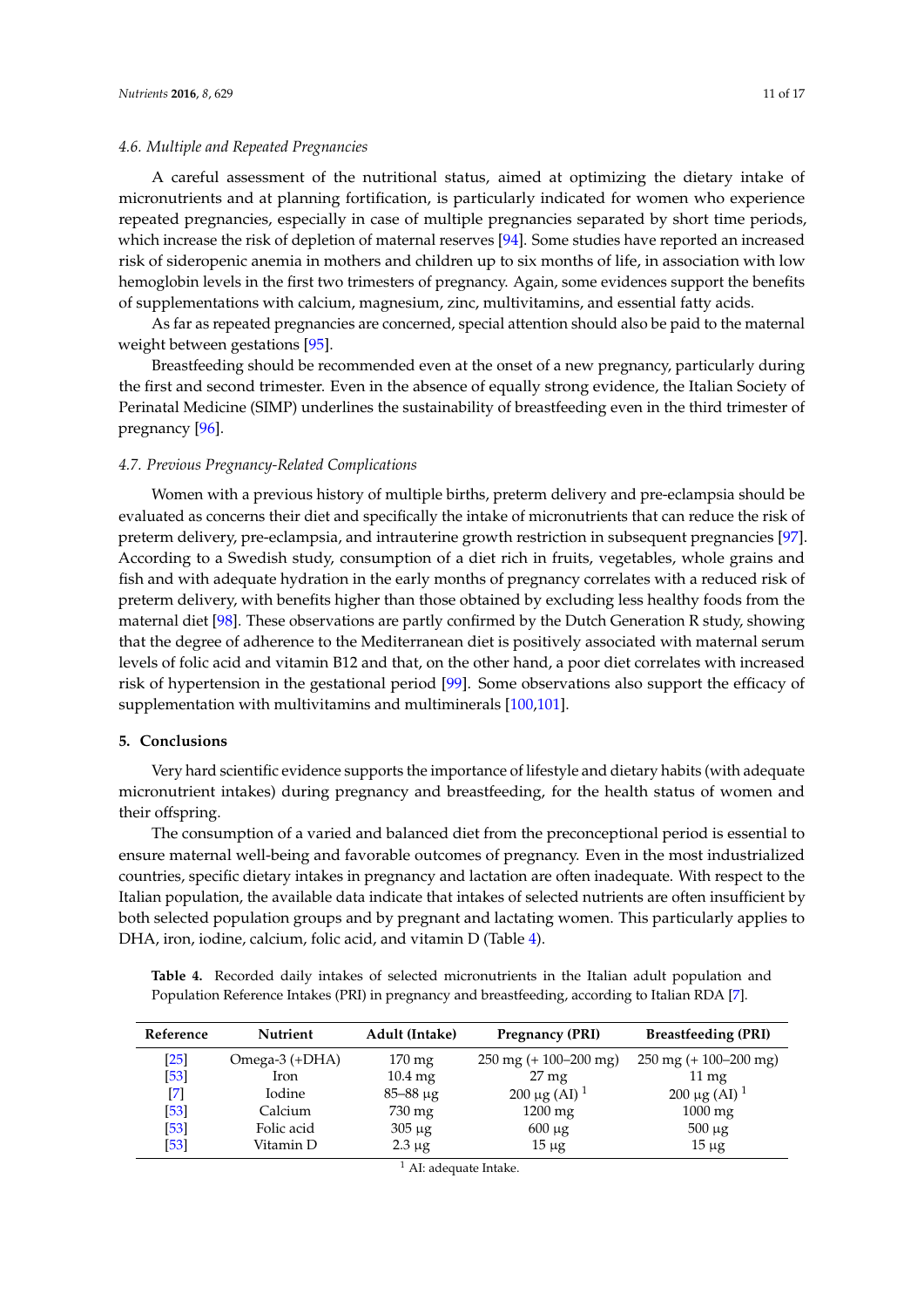Notably, the values recorded in Italy [\[25](#page-12-18)[,53\]](#page-14-5) differ from those recommended by the Italian guidelines [\[7\]](#page-12-1) from 40% (iodine) to 85% (vitamin D).

In particular:

- Folic acid: there is need to supplement maternal diets during pregnancy, through food fortification (within proper diets) and via the use of supplements in the preconceptional period, in agreement with national and international guidelines.
- Vitamin D: there is no homogeneous consensus on its recommended intakes [\[98\]](#page-16-9); in Italy, a recent consensus document published by the Societies of Pediatrics emphasizes the high prevalence of deficiency and the importance of prophylaxis also during pregnancy and breastfeeding.
- Iron: even though there is a general agreement on the benefits of systematic supplementation in populations at high-risk of anemia during pregnancy, different countries provide different recommendations; in general, iron supplementation should be decided on the basis of individual clinical assessment.
- Iodine: adequate intakes must be ensured throughout pregnancy, e.g., by using foods rich in iodine and iodized salt.
- Calcium: a large proportion of the European (and Italian) fertile female population do not reach optimal values; moreover, particular attention should be paid to its bioavailability from different foods.
- DHA: benefits during pregnancy and lactation are confirmed by the most recent studies; inadequate intakes are associated with low consumption of fish rich in omega-3.

From a nutritional point of view, particular attention should be paid to women of childbearing age following exclusion diets, especially during pregnancy and lactation, due to the increased risk of not reaching the adequate supply of nutrients to support maternal and infant health.

Specific cases requiring clinical examinations and targeted interventions in the perinatal period include women with weight problems (underweight or overweight/obese), smokers, adolescents, mothers who have had multiple or close pregnancies, and those with previous unfavorable pregnancy outcomes.

**Acknowledgments:** The preparation of this consensus document has been made possible by an unrestricted grant from Mellin S.p.A—Danone Nutricia Early Life Nutrition.

**Author Contributions:** All authors actively contributed to the conceptual development of this consensus document. All authors have primary responsibility for the final content.

**Conflicts of Interest:** The authors declare no conflict of interest. The founding sponsors had no role in the preparation of contents, in writing of the manuscript, and in the decision to publish the document.

# **References**

- <span id="page-11-0"></span>1. Adair, L.S. Long-term consequences of nutrition and growth in early childhood and possible preventive interventions. *Nestlé Nutr. Inst. Workshop Ser.* **2014**, *78*, 111–120. [\[PubMed\]](http://www.ncbi.nlm.nih.gov/pubmed/24504211)
- <span id="page-11-1"></span>2. Berti, C.; Cetin, I.; Agostoni, C.; Desoye, G.; Devlieger, R.; Emmett, P.M.; Ensenauer, R.; Hauner, H.; Herrera, E.; Hoesli, I.; et al. Pregnancy and infants' outcome: Nutritional and metabolic implications. *Crit. Rev. Food Sci. Nutr.* **2016**, *56*, 82–91. [\[CrossRef\]](http://dx.doi.org/10.1080/10408398.2012.745477) [\[PubMed\]](http://www.ncbi.nlm.nih.gov/pubmed/24628089)
- <span id="page-11-2"></span>3. Marmot, M.; Atinmo, T.; Byers, T.; Chen, J.; Hirohata, T.; Jackson, A.; James, W. Food, Nutrition, Physical Activity, and the Prevention of Cancer: A Global Perspective. Available online: [http://discovery.ucl.ac.uk/](http://discovery.ucl.ac.uk/4841/) [4841/](http://discovery.ucl.ac.uk/4841/) (accessed on 15 September 2016).
- <span id="page-11-3"></span>4. Davanzo, R.; Maffeis, C.; Silano, M.; Bertino, E.; Agostoni, C.; Cazzato, T.; Tonetto, P.; Staiano, A.; Vitiello, R.; Natale, F. Allattamento al seno e uso del Latte Materno/Umano. Available online: [http://www.salute.gov.](http://www.salute.gov.it/imgs/C_17_pubblicazioni_2415_allegato.pdf) [it/imgs/C\\_17\\_pubblicazioni\\_2415\\_allegato.pdf](http://www.salute.gov.it/imgs/C_17_pubblicazioni_2415_allegato.pdf) (accessed on 2 May 2016).
- <span id="page-11-4"></span>5. Bruce, K.D. Maternal and in utero determinants of type 2 diabetes risk in the young. *Curr. Diabetes Rep.* **2014**, *14*, 446. [\[CrossRef\]](http://dx.doi.org/10.1007/s11892-013-0446-0) [\[PubMed\]](http://www.ncbi.nlm.nih.gov/pubmed/24292969)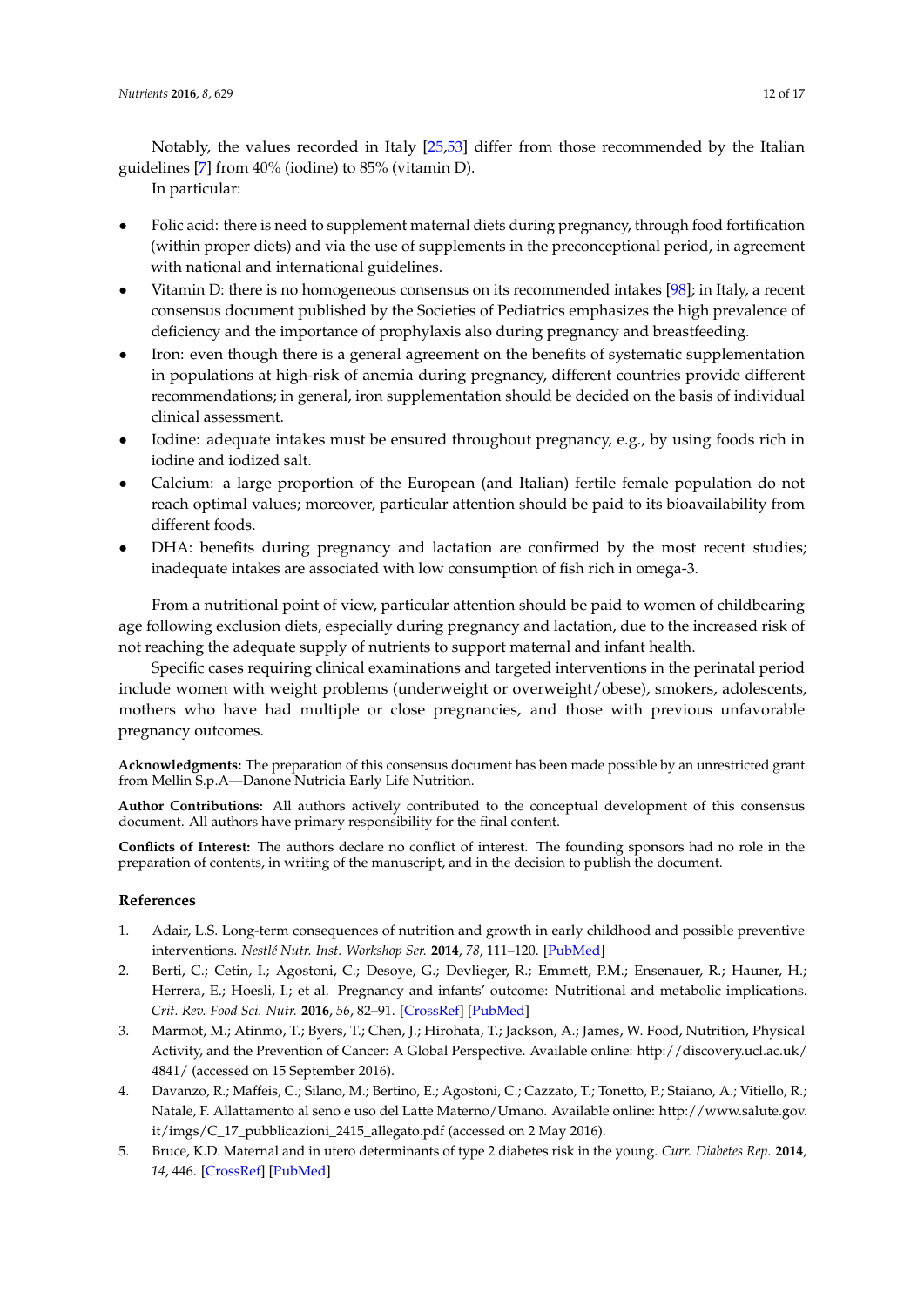- <span id="page-12-0"></span>6. Catalano, P.; deMouzon, S.H. Maternal obesity and metabolic risk to the offspring: Why lifestyle interventions may have not achieved the desired outcomes. *Int. J. Obes.* **2015**, *39*, 642–649. [\[CrossRef\]](http://dx.doi.org/10.1038/ijo.2015.15) [\[PubMed\]](http://www.ncbi.nlm.nih.gov/pubmed/25777180)
- <span id="page-12-1"></span>7. Società di Nutrizione Umana (SINU). *LARN—Livelli di Assunzione di Riferimento di Nutrienti ed Energia per la Popolazione Italiana*; IV Revisione; SICS: Milano, Italy, 2014; pp. 1–655.
- <span id="page-12-2"></span>8. Panel on Dietetic Products, Nutrition and Allergies (NDA). Scientific opinion on dietary reference values for energy. *EFSA J.* **2013**, *11*, 3005–3016.
- <span id="page-12-3"></span>9. Kramer, M.S.; Kakuma, R. Energy and protein intake in pregnancy. *Cochrane Database Syst. Rev.* **2003**. [\[CrossRef\]](http://dx.doi.org/10.1002/14651858.CD000032)
- <span id="page-12-4"></span>10. Schaafsma, G. The protein digestibility-corrected amino acid score. *J. Nutr.* **2000**, *130*, 1865S–1867S. [\[PubMed\]](http://www.ncbi.nlm.nih.gov/pubmed/10867064)
- <span id="page-12-5"></span>11. Food and Agriculture Organization of the United Nations. Dietary Protein Quality Evaluation in Human Nutrition: Report of an FAO Expert Consultation. Available online: [http://www.fao.org/documents/card/](http://www.fao.org/documents/card/en/c/ab5c9fca-dd15-58e0-93a8-d71e028c8282/) [en/c/ab5c9fca-dd15-58e0-93a8-d71e028c8282/](http://www.fao.org/documents/card/en/c/ab5c9fca-dd15-58e0-93a8-d71e028c8282/) (accessed on 10 October 2016).
- <span id="page-12-6"></span>12. Trumbo, P.; Schlicker, S.; Yates, A. A.; Poos, M. Dietary reference intakes for energy, carbohydrate, fiber, fat, fatty acids, cholesterol, protein and amino acids. *J. Am. Diet. Assoc.* **2002**, *102*, 1621–1630. [\[CrossRef\]](http://dx.doi.org/10.1016/S0002-8223(02)90346-9)
- <span id="page-12-7"></span>13. Sauerwald, T.U.; Demmelmair, H.; Koletzko, B. Polyunsaturated fatty acid supply with human milk. *Lipids* **2001**, *36*, 991–996. [\[CrossRef\]](http://dx.doi.org/10.1007/s11745-001-0810-9) [\[PubMed\]](http://www.ncbi.nlm.nih.gov/pubmed/11724472)
- <span id="page-12-8"></span>14. Koletzko, B.; Cetin, I.; Brenna, J.T. Dietary fat intakes for pregnant and lactating women. *Br. J. Nutr.* **2007**, *98*, 873–877. [\[CrossRef\]](http://dx.doi.org/10.1017/S0007114507764747) [\[PubMed\]](http://www.ncbi.nlm.nih.gov/pubmed/17688705)
- <span id="page-12-9"></span>15. Innis, S.M.; Friesen, R.W. Essential n-3 fatty acids in pregnant women and early visual acuity maturation in term infants. *Am. J. Clin. Nutr.* **2008**, *87*, 548–557. [\[PubMed\]](http://www.ncbi.nlm.nih.gov/pubmed/18326591)
- <span id="page-12-10"></span>16. Koletzko, B.; Agostoni, C.; Bergmann, R.; Ritzenthaler, K.; Shamir, R. Physiological aspects of human milk lipids and implications for infant feeding: A workshop report. *Acta Paediatr.* **2011**, *100*, 1405–1415. [\[CrossRef\]](http://dx.doi.org/10.1111/j.1651-2227.2011.02343.x) [\[PubMed\]](http://www.ncbi.nlm.nih.gov/pubmed/21535133)
- <span id="page-12-11"></span>17. Lauritzen, L.; Carlson, S.E. Maternal fatty acid status during pregnancy and lactation and relation to newborn and infant status. *Matern. Child Nutr.* **2011**, *7*, S41–S58. [\[CrossRef\]](http://dx.doi.org/10.1111/j.1740-8709.2011.00303.x) [\[PubMed\]](http://www.ncbi.nlm.nih.gov/pubmed/21366866)
- 18. Sallis, H.; Steer, C.; Paternoster, L.; Davey Smith, G.; Evans, J. Perinatal depression and omega-3 fatty acids: A Mendelian randomisation study. *J. Affect. Disord.* **2014**, *166*, 124–131. [\[CrossRef\]](http://dx.doi.org/10.1016/j.jad.2014.04.077) [\[PubMed\]](http://www.ncbi.nlm.nih.gov/pubmed/25012420)
- <span id="page-12-12"></span>19. Mennitti, L.V.; Oliveira, J.L.; Morais, C.A.; Estadella, D.; Oyama, L.M.; Oller do Nascimento, C.M.; Pisani, L.P. Type of fatty acids in maternal diets during pregnancy and/or lactation and metabolic consequences of the offspring. *J. Nutr. Biochem.* **2015**, *26*, 99–111. [\[CrossRef\]](http://dx.doi.org/10.1016/j.jnutbio.2014.10.001) [\[PubMed\]](http://www.ncbi.nlm.nih.gov/pubmed/25459884)
- <span id="page-12-13"></span>20. Arterburn, L.M.; Hall, E.B.; Oken, H. Distribution, interconversion, and dose response of n-3 fatty acids in humans. *Am. J. Clin. Nutr.* **2006**, *83*, 1467S–1476S. [\[PubMed\]](http://www.ncbi.nlm.nih.gov/pubmed/16841856)
- <span id="page-12-14"></span>21. Brenna, J.T.; Salem, N., Jr.; Sinclair, A.J.; Cunnane, S.C. International society for the study of fatty acids and lipids, ISSFAL. Alpha-Linolenic acid supplementation and conversion to n-3 long-chain polyunsaturated fatty acids in humans. *Prostaglandins Leukot. Essent. Fat. Acids* **2009**, *80*, 85–91. [\[CrossRef\]](http://dx.doi.org/10.1016/j.plefa.2009.01.004) [\[PubMed\]](http://www.ncbi.nlm.nih.gov/pubmed/19269799)
- <span id="page-12-15"></span>22. Mozaffarian, D.; Rimm, E.B. Fish intake, contaminants, and human health: Evaluating the risks and the benefits. *JAMA* **2006**, *296*, 1885–1899. [\[CrossRef\]](http://dx.doi.org/10.1001/jama.296.15.1885) [\[PubMed\]](http://www.ncbi.nlm.nih.gov/pubmed/17047219)
- <span id="page-12-16"></span>23. USDA National Nutrient Database for Standard Reference. Available online: <https://ndb.nal.usda.gov> (accessed on 14 July 2016).
- <span id="page-12-17"></span>24. Danaei, G.; Ding, E.L.; Mozaffarian, D.; Taylor, B.; Rehm, J.; Murray, C.J.; Ezzati, M. The preventable causes of death in the United States: Comparative risk assessment of dietary, lifestyle, and metabolic risk factors. *PLoS Med.* **2009**, *6*, e1000058. [\[CrossRef\]](http://dx.doi.org/10.1371/journal.pmed.1000058) [\[PubMed\]](http://www.ncbi.nlm.nih.gov/pubmed/19399161)
- <span id="page-12-18"></span>25. Tavani, A.; Pelucchi, C.; Parpinel, M.; Negri, E.; Franceschi, S.; Levi, F.; La Vecchia, C. n-3 polyunsaturated fatty acid intake and cancer risk in Italy and Switzerland. *Int. J. Cancer* **2003**, *105*, 113–116. [\[CrossRef\]](http://dx.doi.org/10.1002/ijc.11018) [\[PubMed\]](http://www.ncbi.nlm.nih.gov/pubmed/12672040)
- <span id="page-12-19"></span>26. Pounis, G.; de Lorgeril, M.; Salen, P.; Laporte, F.; Krogh, V.; Siani, A.; Arnout, J.; Cappuccio, F.P.; van Dongen, M.; Donati, M.B.; et al. Dietary patterns and fatty acids levels of three European populations. Results from the IMMIDIET study. *Nutr. Metab. Cardiovasc. Dis.* **2014**, *24*, 883–890. [\[CrossRef\]](http://dx.doi.org/10.1016/j.numecd.2014.01.012) [\[PubMed\]](http://www.ncbi.nlm.nih.gov/pubmed/24972558)
- <span id="page-12-20"></span>27. EFSA Scientific Committee. Statement on the benefits of fish/seafood consumption compared to the risks of methylmercury in fish/seafood. *EFSA J.* **2015**, *13*, 3982–4017.
- <span id="page-12-21"></span>28. Panel on Dietetic Products, Nutrition and Allergies. Scientific Opinion on the extension of use for DHA and EPA-rich algal oil from Schizochytrium sp. As a Novel Food ingredient. *EFSA J.* **2014**, *12*, 3843–3859.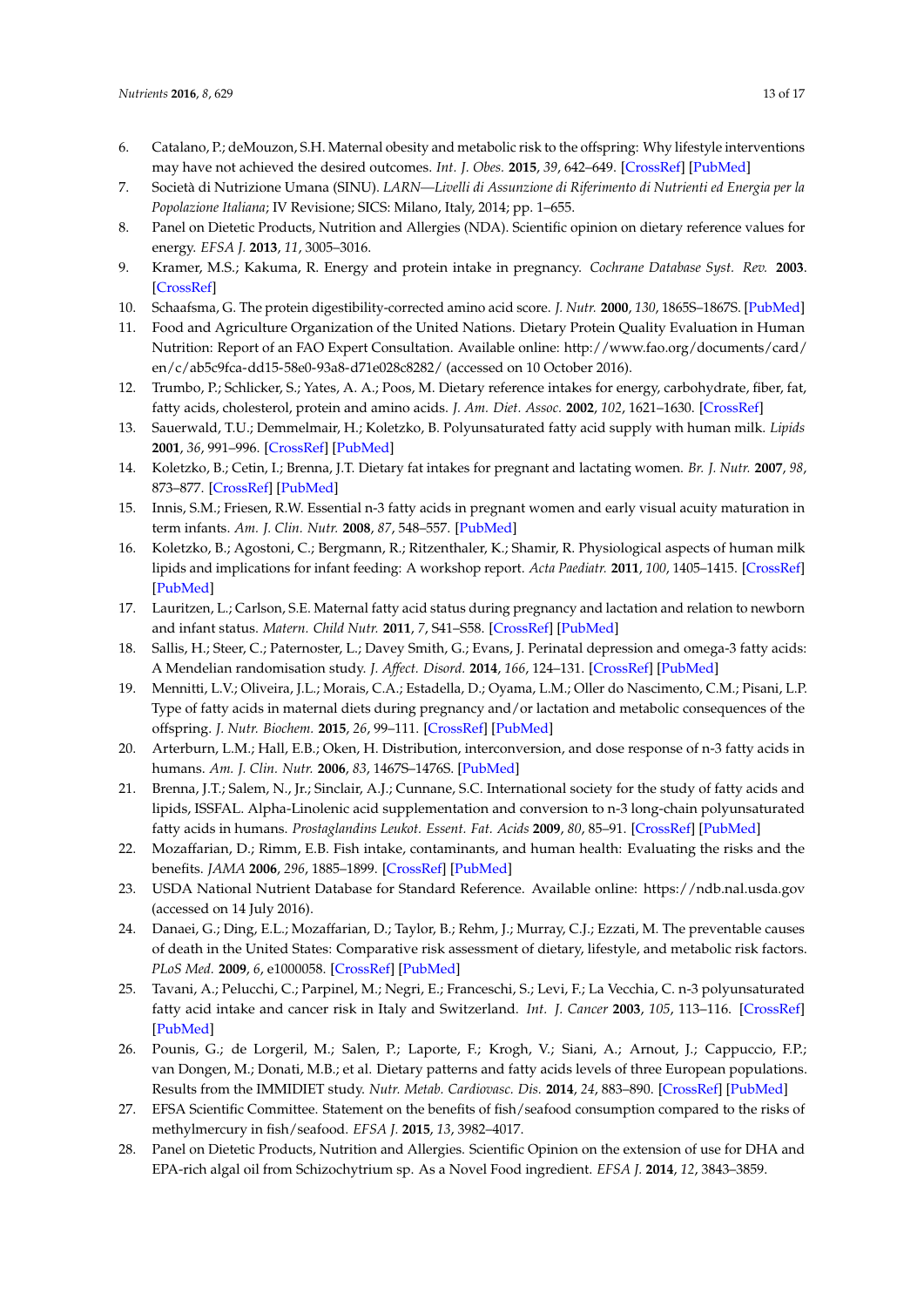- <span id="page-13-0"></span>29. Michaelsen, K.F.; Dewey, K.G.; Perez-Exposito, A.B.; Nurhasan, M.; Lauritzen, L.; Roos, N. Food sources and intake of n-6 and n-3 fatty acids in low-income countries with emphasis on infants, young children (6–24 months), and pregnant and lactating women. *Matern. Child Nutr.* **2011**, *7*, 124–140. [\[CrossRef\]](http://dx.doi.org/10.1111/j.1740-8709.2011.00302.x) [\[PubMed\]](http://www.ncbi.nlm.nih.gov/pubmed/21366872)
- <span id="page-13-1"></span>30. Agostoni, C.; Galli, C.; Riva, E.; Colombo, C.; Giovannini, M.; Marangoni, F. Reduced docosahexaenoic acid synthesis may contribute to growth restriction in infants born to mothers who smoke. *J. Pediatr.* **2005**, *147*, 854–856. [\[CrossRef\]](http://dx.doi.org/10.1016/j.jpeds.2005.05.040) [\[PubMed\]](http://www.ncbi.nlm.nih.gov/pubmed/16356447)
- <span id="page-13-2"></span>31. Agostoni, C.; Marangoni, F.; Grandi, F.; Lammardo, A.M.; Giovannini, M.; Riva, E.; Galli, C. Earlier smoking habits are associated with higher serum lipids and lower milk fat and polyunsaturated fatty acid content in the first 6 months of lactation. *Eur. J. Clin. Nutr.* **2003**, *57*, 1466–1472. [\[CrossRef\]](http://dx.doi.org/10.1038/sj.ejcn.1601711) [\[PubMed\]](http://www.ncbi.nlm.nih.gov/pubmed/14576760)
- <span id="page-13-3"></span>32. Koletzko, B.; Bauer, C.P.; Bung, P.; Cremer, M.; Flothkötter, M.; Hellmers, C.; Kersting, M.; Krawinkel, M.; Przyrembel, H.; Rasenack, R.A.; et al. German national consensus recommendations on nutrition and lifestyle in pregnancy by the 'Healthy Start—Young Family Network'. *Ann. Nutr. Metab.* **2013**, *63*, 311–322. [\[CrossRef\]](http://dx.doi.org/10.1159/000358398) [\[PubMed\]](http://www.ncbi.nlm.nih.gov/pubmed/24514069)
- <span id="page-13-4"></span>33. Stevens, G.; Finucane, M.; De-Regil, L.M.; Paciorek, C.; Flaxman, S.; Branca, F.; Peña-Rosas, J.P.; Bhutta, Z.A.; Ezzati, M. Global, regional, and national trends in total and severe anaemia prevalence in children and pregnant and non-pregnant women. *Lancet Glob. Health.* **2013**, *1*, e16–e25. [\[CrossRef\]](http://dx.doi.org/10.1016/S2214-109X(13)70001-9)
- <span id="page-13-5"></span>34. Eussen, S.; Alles, M.; Uijterschout, L.; Brus, F.; van der Horst-Graat, J. Iron intake and status of children aged 6–36 months in Europe: A systematic review. *Ann. Nutr. Met.* **2015**, *66*, 80–92. [\[CrossRef\]](http://dx.doi.org/10.1159/000371357) [\[PubMed\]](http://www.ncbi.nlm.nih.gov/pubmed/25612840)
- <span id="page-13-6"></span>35. Cetin, I.; Berti, C.; Mandò, C.; Parisi, F. Placental iron transport and maternal absorption. *Ann. Nutr. Metab.* **2011**, *59*, 55–58. [\[CrossRef\]](http://dx.doi.org/10.1159/000332133) [\[PubMed\]](http://www.ncbi.nlm.nih.gov/pubmed/22123640)
- <span id="page-13-7"></span>36. Allen, L.H. Anemia and iron deficiency: Effects on pregnancy outcome. *Am. J. Clin. Nutr.* **2005**, *71*, 1280S–1284S.
- <span id="page-13-8"></span>37. Khambalia, A.Z.; Collins, C.E.; Roberts, C.L.; Morris, J.M.; Powell, K.L.; Tasevski, V.; Nassar, N. Iron deficiency in early pregnancy using serum ferritin and soluble transferrin receptor concentrations are associated with pregnancy and birth outcomes. *Eur. J. Clin. Nutr.* **2015**, *70*, 358–363. [\[CrossRef\]](http://dx.doi.org/10.1038/ejcn.2015.157) [\[PubMed\]](http://www.ncbi.nlm.nih.gov/pubmed/26373962)
- <span id="page-13-9"></span>38. Alwan, N.A.; Cade, J.E.; McArdle, H.J.; Greenwood, D.C.; Hayes, H.E.; Simpson, N.A. Maternal iron status in early pregnancy and birth outcomes: Insights from the Baby's Vascular health and Iron in Pregnancy study. *Br. J. Nutr.* **2015**, *113*, 1985–1992. [\[CrossRef\]](http://dx.doi.org/10.1017/S0007114515001166) [\[PubMed\]](http://www.ncbi.nlm.nih.gov/pubmed/25946517)
- <span id="page-13-10"></span>39. Siu, A.L. Screening for iron deficiency anemia and iron supplementation in pregnant women to improve maternal health and birth outcomes: U.S. preventive services task force recommendation statement. *Ann. Intern. Med.* **2015**, *163*, 529–536. [\[CrossRef\]](http://dx.doi.org/10.7326/M15-1707) [\[PubMed\]](http://www.ncbi.nlm.nih.gov/pubmed/26344176)
- <span id="page-13-11"></span>40. Krebs, N.F.; Domellöf, M.; Ziegler, E. Balancing benefits and risks of iron fortification in resource-rich countries. *J. Pediatr.* **2015**, *167*, S20–S25. [\[CrossRef\]](http://dx.doi.org/10.1016/j.jpeds.2015.07.016) [\[PubMed\]](http://www.ncbi.nlm.nih.gov/pubmed/26364020)
- <span id="page-13-12"></span>41. EFSA NDA Panel (EFSA Panel on Dietetic Products, Nutrition and Allergies). Scientific opinion on dietary reference values for iron. *EFSA J.* **2015**. [\[CrossRef\]](http://dx.doi.org/10.2903/j.efsa.2015.4101)
- <span id="page-13-13"></span>42. EFSA NDA Panel (EFSA Panel on Panel on Dietetic Products Nutrition and Allergies). Scientific opinion on dietary reference values for iodine. *EFSA J.* **2014**, *12*, 3660–3716.
- <span id="page-13-14"></span>43. Novaković, R.; Cavelaars, A.E.; Bekkering, G.E.; Roman-Viñas, B.; Ngo, J.; Gurinović, M.; Glibetić, M.; Nikolić, M.; Golesorkhi, M.; Medina, M.W.; et al. Micronutrient intake and status in Central and Eastern Europe compared with other European countries, results from the EURRECA network. *Public Health Nutr.* **2013**, *16*, 824–840. [\[CrossRef\]](http://dx.doi.org/10.1017/S1368980012004077) [\[PubMed\]](http://www.ncbi.nlm.nih.gov/pubmed/22995736)
- <span id="page-13-15"></span>44. Pastorelli, A.A.; Stacchini, P.; Olivieri, A. Daily iodine intake and the impact of salt reduction on iodine prophylaxis in the Italian population. *Eur. J. Clin. Nutr.* **2015**, *69*, 211–215. [\[CrossRef\]](http://dx.doi.org/10.1038/ejcn.2014.206) [\[PubMed\]](http://www.ncbi.nlm.nih.gov/pubmed/25293434)
- <span id="page-13-16"></span>45. Trumpff, C.; Vandevijvere, S.; Moreno-Reyes, R.; Vanderpas, J.; Tafforeau, J.; Van Oyen, H.; De Schepper, J. Neonatal thyroid-stimulating hormone level is influenced by neonatal, maternal, and pregnancy factors. *Nutr. Res.* **2015**, *35*, 975–981. [\[CrossRef\]](http://dx.doi.org/10.1016/j.nutres.2015.09.002) [\[PubMed\]](http://www.ncbi.nlm.nih.gov/pubmed/26428622)
- <span id="page-13-17"></span>46. Zimmermann, M.B. The effects of iodine deficiency in pregnancy and infancy. *Paediatr. Perinat. Epidemiol.* **2012**, *26*, 108–117. [\[CrossRef\]](http://dx.doi.org/10.1111/j.1365-3016.2012.01275.x) [\[PubMed\]](http://www.ncbi.nlm.nih.gov/pubmed/22742605)
- <span id="page-13-18"></span>47. Bhutta, Z.A.; Das, J.K.; Rizvi, A.; Gaffey, M.F.; Walker, N.; Horton, S.; Webb, P.; Lattey, A.; Black, R.E.; Lancet Nutrition Interventions Review Group; Maternal and Child Nutrition Study Group. Evidence-based interventions for improvement of maternal and child nutrition: What can be done and at what cost? *Lancet* **2013**, *382*, 452–477. [\[CrossRef\]](http://dx.doi.org/10.1016/S0140-6736(13)60996-4)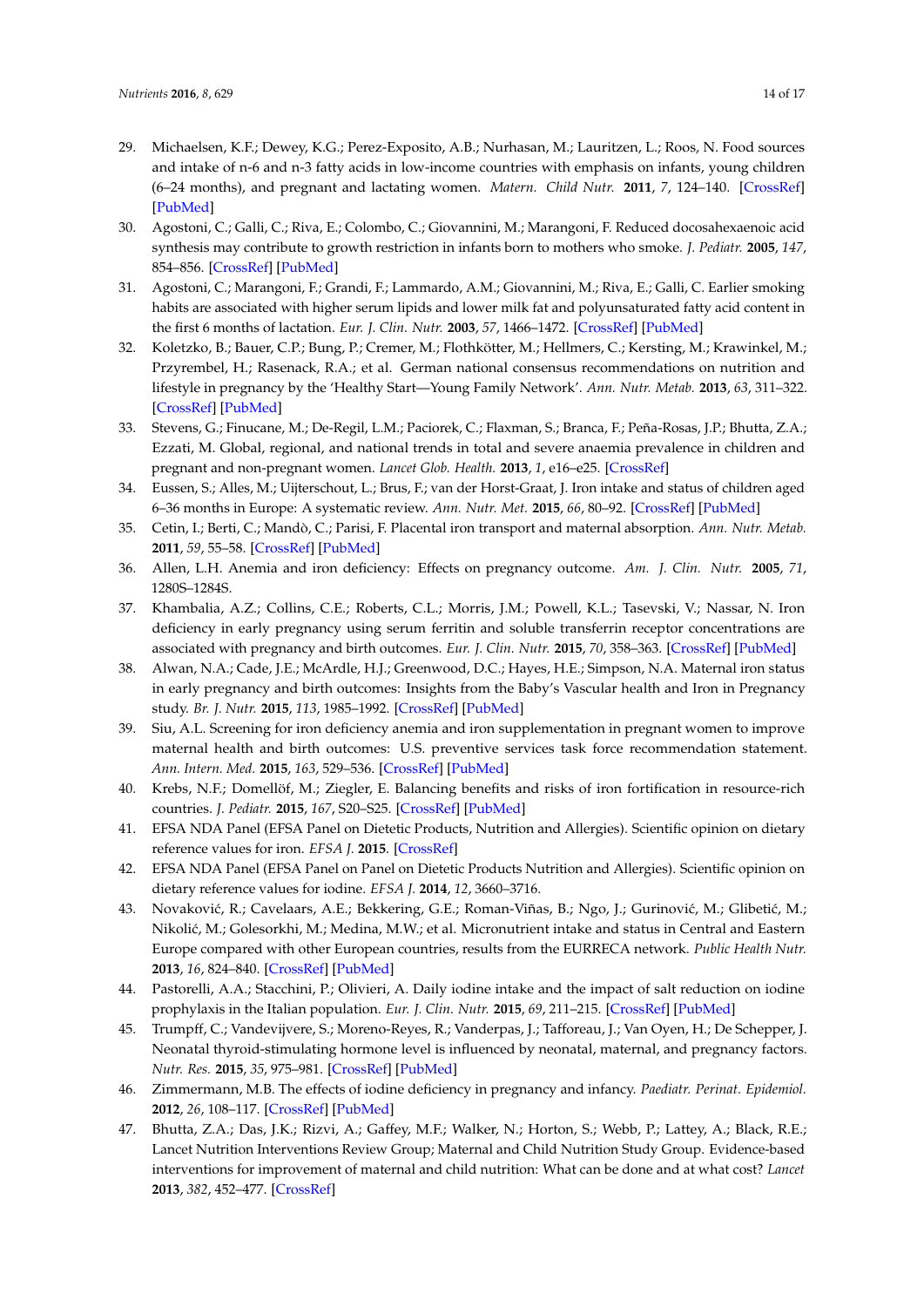- <span id="page-14-0"></span>48. Istituto Superiore di Sanità. Monitoring of the Nationwide Program of Iodine Prophylaxis in Italy. Available online: [http://www.iss.it/binary/publ/cont/14\\_6\\_web.pdf](http://www.iss.it/binary/publ/cont/14_6_web.pdf) (accessed on 2 May 2016).
- <span id="page-14-1"></span>49. WHO/UNICEF. Reaching Optimal Iodine Nutrition in Pregnant and Lactating Women and Young Children. Available online: [http://www.who.int/nutrition/publications/WHOStatement\\_\\_IDD\\_pregnancy.pdf](http://www.who.int/nutrition/publications/WHOStatement__IDD_pregnancy.pdf) (accessed on 4 June 2016).
- <span id="page-14-2"></span>50. Allen, L.H.; Kerstetter, J.E. Calcium. In *Encyclopedia of Human Nutrition*, 2nd ed.; Allen, L., Prentice, A., Eds.; Elsevier Ltd.: Amsterdam, The Netherlands, 2005; pp. 253–259.
- <span id="page-14-3"></span>51. Lombardi-Boccia, G.; Aguzzi, A.; Cappelloni, M.; Di Lullo, G.; Lucarini, M. Total-diet study: Dietary intakes of macro elements and trace elements in Italy. *Br. J. Nutr.* **2003**, *90*, 1117–1121. [\[CrossRef\]](http://dx.doi.org/10.1079/BJN2003997) [\[PubMed\]](http://www.ncbi.nlm.nih.gov/pubmed/14641971)
- <span id="page-14-4"></span>52. Freisling, H.; Fahey, M.T.; Moskal, A.; Ocké, M.C.; Ferrari, P.; Jenab, M.; Norat, T.; Welch, A.A.; Navarro, C.; Schulz, M.; et al. Region-specific nutrient intake patterns exhibit a geographical gradient within and between European countries. *J. Nutr.* **2010**, *140*, 1280–1286. [\[CrossRef\]](http://dx.doi.org/10.3945/jn.110.121152) [\[PubMed\]](http://www.ncbi.nlm.nih.gov/pubmed/20484545)
- <span id="page-14-5"></span>53. Sette, S.; Le Donne, C.; Piccinelli, R.; Arcella, D.; Turrini, A.; Leclercq, C. The third italian national food consumption survey, INRAN-SCAI 2005-06—Part 1: Nutrient intakes in Italy. *Nutr. Metab. Cardiovasc. Dis.* **2011**, *21*, 922–932. [\[CrossRef\]](http://dx.doi.org/10.1016/j.numecd.2010.03.001) [\[PubMed\]](http://www.ncbi.nlm.nih.gov/pubmed/20674305)
- <span id="page-14-6"></span>54. Theobald, H.E. Calcium and health. *Nutr. Bull.* **2005**, *30*, 237–277. [\[CrossRef\]](http://dx.doi.org/10.1111/j.1467-3010.2005.00514.x)
- <span id="page-14-7"></span>55. Hofmeyr, G.J.; Lawrie, T.A.; Atallah, A.N.; Duley, L.; Torloni, M.R. Calcium supplementation during pregnancy for preventing hypertensive disorders and related problems. *Cochrane Database Syst. Rev.* **2014**. [\[CrossRef\]](http://dx.doi.org/10.1002/14651858.CD001059.pub3)
- <span id="page-14-8"></span>56. Olausson, H.; Goldberg, G.R.; Laskey, M.A.; Schoenmakers, I.; Jarjou, L.M.; Prentice, A. Calcium economy in human pregnancy and lactation. *Nutr. Res. Rev.* **2012**, *25*, 40–67. [\[CrossRef\]](http://dx.doi.org/10.1017/S0954422411000187) [\[PubMed\]](http://www.ncbi.nlm.nih.gov/pubmed/22894942)
- <span id="page-14-9"></span>57. Spiro, A.; Buttriss, J.L. Vitamin D: An overview of vitamin D status and intake in Europe. *Nutr. Bull.* **2014**, *39*, 322–350. [\[CrossRef\]](http://dx.doi.org/10.1111/nbu.12108) [\[PubMed\]](http://www.ncbi.nlm.nih.gov/pubmed/25635171)
- <span id="page-14-10"></span>58. Cashman, K.D.; Kiely, M. Recommended dietary intakes for vitamin D: Where do they come from, what do they achieve and how can we meet them? *J. Hum. Nutr. Diet.* **2014**, *27*, 434–442. [\[CrossRef\]](http://dx.doi.org/10.1111/jhn.12226) [\[PubMed\]](http://www.ncbi.nlm.nih.gov/pubmed/24580775)
- <span id="page-14-11"></span>59. Lamberg-Allardt, C.; Ala-Houhala, M.; Ahola, M.; Parviainen, M.T.; Räsänen, L.; Visakorpi, J. Vitamin D status of children and adolescents in Finland. *Ann. Nutr. Metab.* **1986**, *30*, 267–272. [\[CrossRef\]](http://dx.doi.org/10.1159/000177203) [\[PubMed\]](http://www.ncbi.nlm.nih.gov/pubmed/3752926)
- <span id="page-14-12"></span>60. De-Regil, L.M.; Palacios, C.; Lombardo, L.K.; Peña-Rosas, J.P. Vitamin D supplementation for women during pregnancy. *Cochrane Database Syst. Rev.* **2016**. [\[CrossRef\]](http://dx.doi.org/10.1002/14651858.CD008873.pub2)
- <span id="page-14-13"></span>61. Italian Society of Preventive and Social Pediatrics. SIPPS Consensus 2015—Vitamina D in età Pediatrica. Pediatria Preventiva & Sociale 3. pp. 142–258. Available online: [http://www.sipps.it/pdf/rivista/anno10/](http://www.sipps.it/pdf/rivista/anno10/2_3ss_2015.pdf) [2\\_3ss\\_2015.pdf](http://www.sipps.it/pdf/rivista/anno10/2_3ss_2015.pdf) (accessed on 2 May 2016).
- <span id="page-14-14"></span>62. Schoenmakers, I.; Pettifor, J.M.; Peña-Rosas, J.P.; Lamberg-Allardt, C.; Shaw, N.; Jones, K.S.; Lips, P.; Glorieux, F.H.; Bouillon, R. Prevention and consequences of vitamin D deficiency in pregnant and lactating women and children: A symposium to prioritise vitamin D on the global agenda. *J. Steroid. Biochem. Mol. Biol.* **2015**. [\[CrossRef\]](http://dx.doi.org/10.1016/j.jsbmb.2015.11.004) [\[PubMed\]](http://www.ncbi.nlm.nih.gov/pubmed/26569647)
- <span id="page-14-15"></span>63. Wagner, C.L.; Greer, F.R. Prevention of rickets and vitamin D deficiency in infants, children, and adolescents. *Pediatrics* **2008**, *122*, 1142–1152. [\[CrossRef\]](http://dx.doi.org/10.1542/peds.2008-1862) [\[PubMed\]](http://www.ncbi.nlm.nih.gov/pubmed/18977996)
- <span id="page-14-16"></span>64. Hoey, L.; McNulty, H.; Duffy, M.E.; Hughes, C.F.; Strain, J.J. EURRECA-Estimating folate requirements for deriving dietary reference values. *Crit. Rev. Food Sci. Nutr.* **2013**, *53*, 1041–1050. [\[CrossRef\]](http://dx.doi.org/10.1080/10408398.2012.742858) [\[PubMed\]](http://www.ncbi.nlm.nih.gov/pubmed/23952086)
- <span id="page-14-17"></span>65. Berti, C.; Fekete, K.; Dullemeijer, C.; Trovato, M.; Souverein, O.W.; Cavelaars, A.; Dhonukshe-Rutten, R.; Massari, M.; Decsi, I.; van't Veer, P.; et al. Folate intake and markers of folate status in women of reproductive age, pregnant and lactating women: A meta-analysis. *J. Nutr. Metab.* **2012**, *2012*, 470656. [\[CrossRef\]](http://dx.doi.org/10.1155/2012/470656) [\[PubMed\]](http://www.ncbi.nlm.nih.gov/pubmed/23024859)
- <span id="page-14-18"></span>66. De-Regil, L.M.; Fernández-Gaxiola, A.C.; Dowswell, T.; Peña-Rosas, J.P. Effects and safety of periconceptional folate supplementation for preventing birth defects. *Cochrane Database Syst. Rev.* **2010**. [\[CrossRef\]](http://dx.doi.org/10.1002/14651858.CD007950)
- <span id="page-14-19"></span>67. Cawley, S.; Mullaney, L.; McKeating, A.; Farren, M.; McCartney, D.; Turner, M.J. A review of European guidelines on periconceptional folic acid supplementation. *Eur. J. Clin. Nutr.* **2016**, *70*, 143–154. [\[CrossRef\]](http://dx.doi.org/10.1038/ejcn.2015.131) [\[PubMed\]](http://www.ncbi.nlm.nih.gov/pubmed/26350391)
- <span id="page-14-20"></span>68. Fekete, K.; Berti, C.; Trovato, M.; Lohner, S.; Dullemeijer, C.; Souverein, O.W.; Cetin, I.; Decsi, T. Effect of folate intake on health outcomes in pregnancy: A systematic review and meta-analysis on birth weight, placental weight and length of gestation. *Nutr. J.* **2012**, *11*, 75. [\[CrossRef\]](http://dx.doi.org/10.1186/1475-2891-11-75) [\[PubMed\]](http://www.ncbi.nlm.nih.gov/pubmed/22992251)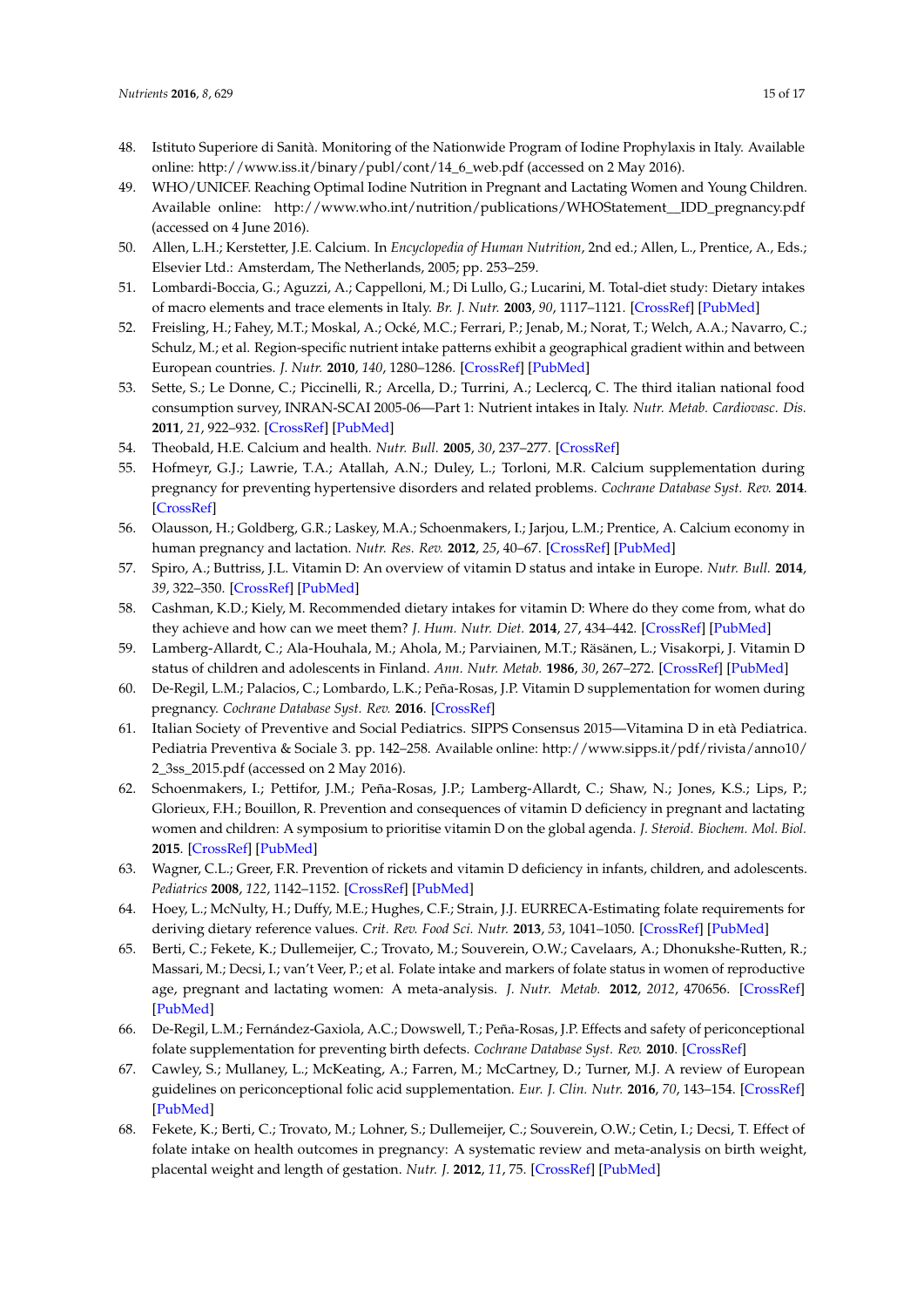- <span id="page-15-0"></span>69. US Preventive Services Task Force. Folic acid for the prevention of neural tube defects: US Preventive Services Task Force recommendation statement. *Ann. Intern. Med.* **2009**, *150*, 626–631.
- <span id="page-15-1"></span>70. O'Connor, D.L.; Green, T.; Picciano, M.F. Maternal folate status and lactation. *J. Mammary Gland. Biol.* **1997**, *2*, 279–289. [\[CrossRef\]](http://dx.doi.org/10.1023/A:1026388522182)
- <span id="page-15-2"></span>71. EFSA NDA Panel (EFSA Panel on Dietetic Products, Nutrition and Allergies). Scientific opinion on dietary reference values for folate. *EFSA J.* **2014**, *12*, 3893–3951.
- <span id="page-15-3"></span>72. WHO. Recommendations for the Prevention and Management of Tobacco Use and Second-Hand Smoke Exposure in Pregnancy. Available online: [http://apps.who.int/iris/bitstream/10665/94555/1/](http://apps.who.int/iris/bitstream/10665/94555/1/9789241506076_eng.pdf?ua=1) [9789241506076\\_eng.pdf?ua=1](http://apps.who.int/iris/bitstream/10665/94555/1/9789241506076_eng.pdf?ua=1) (accessed on 4 June 2016).
- <span id="page-15-4"></span>73. Oken, E.; Levitan, E.B.; Gillman, M.W. Maternal smoking during pregnancy and child overweight: Systematic review and meta-analysis. *Int. J. Obes.* **2008**, *32*, 201–210. [\[CrossRef\]](http://dx.doi.org/10.1038/sj.ijo.0803760) [\[PubMed\]](http://www.ncbi.nlm.nih.gov/pubmed/18278059)
- <span id="page-15-5"></span>74. Burke, H.; Leonardi-Bee, J.; Hashim, A.; Pine-Abata, H.; Chen, Y.; Cook, D.G.; Britton, J.R.; Mc Keever, T.M. Prenatal and passive smoke exposure and incidence of asthma and wheeze: Systematic review and meta-analysis. *Pediatrics* **2012**, *129*, 735–744. [\[CrossRef\]](http://dx.doi.org/10.1542/peds.2011-2196) [\[PubMed\]](http://www.ncbi.nlm.nih.gov/pubmed/22430451)
- <span id="page-15-6"></span>75. Marangoni, F.; Colombo, C.; De Angelis, L.; Gambaro, V.; Agostoni, C.; Giovannini, M.; Galli, C. Cigarette smoke negatively and dose-dependently affects the biosynthetic pathway of the n-3 polyunsaturated fatty acid series in human mammary epithelial cells. *Lipids* **2004**, *39*, 633–637. [\[CrossRef\]](http://dx.doi.org/10.1007/s11745-004-1276-5) [\[PubMed\]](http://www.ncbi.nlm.nih.gov/pubmed/15588020)
- <span id="page-15-7"></span>76. Shepherd, S.J.; Gibson, P.R. Nutritional inadequacies of the gluten-free diet in both recently-diagnosed and long-term patients with coeliac disease. *J. Hum. Nutr. Diet.* **2013**, *26*, 349–358. [\[CrossRef\]](http://dx.doi.org/10.1111/jhn.12018) [\[PubMed\]](http://www.ncbi.nlm.nih.gov/pubmed/23198728)
- <span id="page-15-8"></span>77. Silano, M.; Agostoni, C.; Sanz, Y.; Guandalini, S. Infant feeding and risk of developing celiac disease: A systematic review. *BMJ Open* **2016**, *6*, e009163. [\[CrossRef\]](http://dx.doi.org/10.1136/bmjopen-2015-009163) [\[PubMed\]](http://www.ncbi.nlm.nih.gov/pubmed/26810996)
- <span id="page-15-9"></span>78. Clarys, P.; Deliens, T.; Huybrechts, I.; Deriemaeker, P.; Vanaelst, B.; De Keyzer, W.; Hebbelinck, M.; Mullie, P. Comparison of nutritional quality of the vegan, vegetarian, semi-vegetarian, pesco-vegetarian and omnivorous diet. *Nutrients* **2014**, *6*, 1318–1332. [\[CrossRef\]](http://dx.doi.org/10.3390/nu6031318) [\[PubMed\]](http://www.ncbi.nlm.nih.gov/pubmed/24667136)
- <span id="page-15-10"></span>79. Piccoli, G.B.; Clari, R.; Vigotti, F.N.; Leone, F.; Attini, R.; Cabiddu, G.; Mauro, G.; Castelluccia, N.; Colombi, N.; Capizzi, I.; et al. Vegan-vegetarian diets in pregnancy: Danger or panacea? A systematic narrative review. *BJOG Int. J. Obstet. Gynaecol.* **2015**, *122*, 623–633. [\[CrossRef\]](http://dx.doi.org/10.1111/1471-0528.13280) [\[PubMed\]](http://www.ncbi.nlm.nih.gov/pubmed/25600902)
- <span id="page-15-11"></span>80. Victora, C.G.; Adair, L.; Fall, C.; Hallal, P.C.; Martorell, R.; Richter, L.; Sachdev, H.S.; Maternal and Child Undernutrition Study Group. Maternal and child undernutrition: Consequences for adult health and human capital. *Lancet* **2008**, *371*, 340–357. [\[CrossRef\]](http://dx.doi.org/10.1016/S0140-6736(07)61692-4)
- <span id="page-15-12"></span>81. Lu, W.P.; Lu, M.S.; Li, Z.H.; Zhang, C.X. Effects of multimicronutrient supplementation during pregnancy on postnatal growth of children under 5 years of age: A meta-analysis of randomized controlled trials. *PLoS ONE* **2014**, *9*, e88496. [\[CrossRef\]](http://dx.doi.org/10.1371/journal.pone.0088496) [\[PubMed\]](http://www.ncbi.nlm.nih.gov/pubmed/24586335)
- <span id="page-15-13"></span>82. Koletzko, B.; Thiel, I.; Abiodun, P.O. The fatty acid composition of human milk in Europe and Africa. *J. Pediatr.* **1992**, *120*, S62–S70. [\[CrossRef\]](http://dx.doi.org/10.1016/S0022-3476(05)81238-7)
- <span id="page-15-14"></span>83. Kolasa, K.M.; Firnhaber, G.; Haven, K. Diet for a Healthy Lactating Woman. *Clin. Obstet. Gynecol.* **2015**, *58*, 893–901. [\[CrossRef\]](http://dx.doi.org/10.1097/GRF.0000000000000144) [\[PubMed\]](http://www.ncbi.nlm.nih.gov/pubmed/26398295)
- <span id="page-15-15"></span>84. Bodnar, L.M.; Siminerio, L.L.; Himes, K.P.; Hutcheon, J.A.; Lash, T.L.; Parisi, S.M.; Abrams, B. Maternal obesity and gestational weight gain are risk factors for infant death. *Obesity* **2016**, *24*, 490–498. [\[CrossRef\]](http://dx.doi.org/10.1002/oby.21335) [\[PubMed\]](http://www.ncbi.nlm.nih.gov/pubmed/26572932)
- <span id="page-15-16"></span>85. Mandò, C.; Calabrese, S.; Mazzocco, M.I.; Novielli, C.; Anelli, G.M.; Antonazzo, P.; Cetin, I. Sex specific adaptations in placental biometry of overweight and obese women. *Placenta* **2016**, *38*, 1–7. [\[CrossRef\]](http://dx.doi.org/10.1016/j.placenta.2015.12.008) [\[PubMed\]](http://www.ncbi.nlm.nih.gov/pubmed/26907375)
- <span id="page-15-17"></span>86. Sbraccia, P.; Vettor, R.; Società Italiana dell'Obesità (SIO); Associazione Dietetica Italiana (ADI). Standard Italiani per la cura Dell'obesità 2012–2013. Available online: <http://www.sio-obesita.org/Standard.pdf> (accessed on 2 May 2016).
- <span id="page-15-18"></span>87. Karefylakis, C.; Näslund, I.; Edholm, D.; Sundbom, M.; Karlsson, F.A.; Rask, E. Prevalence of anemia and related deficiencies 10 years after gastric bypass—A retrospective study. *Obes. Surg.* **2015**, *25*, 1019–1023. [\[CrossRef\]](http://dx.doi.org/10.1007/s11695-014-1500-y) [\[PubMed\]](http://www.ncbi.nlm.nih.gov/pubmed/25394588)
- <span id="page-15-19"></span>88. Jans, G.; Matthys, C.; Bogaerts, A.; Lannoo, M.; Verhaeghe, J.; van der Schueren, B.; Devlieger, R. Maternal micronutrient deficiencies and related adverse neonatal outcomes after bariatric surgery: A systematic review. *Adv. Nutr.* **2015**, *6*, 420–429. [\[CrossRef\]](http://dx.doi.org/10.3945/an.114.008086) [\[PubMed\]](http://www.ncbi.nlm.nih.gov/pubmed/26178026)